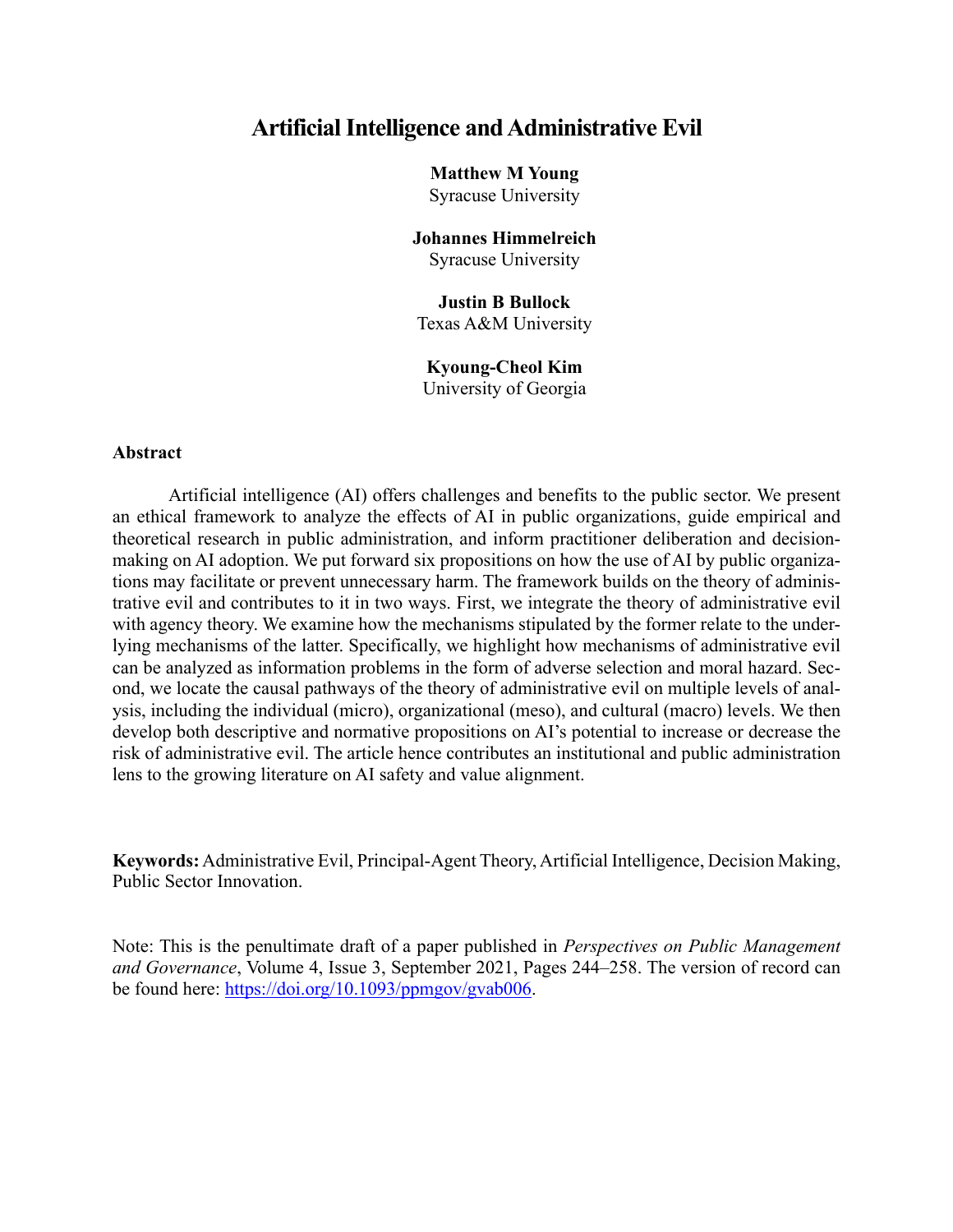# **Introduction**

Artificial intelligence (AI) comes with significant risks. In a famous thought experiment, an AI system that is tasked with making paperclips eventually converts all available matter, including all of humanity, either into paperclips or into machines that make paperclips (Bostrom 2014, 123). This thought experiment illustrates what is known as the value alignment problem:<sup>1</sup> When an AI is sufficiently powerful and built without clarity of purpose, then great harms may result. Although this thought experiment is absurd, it surfaces important technical and philosophical challenges (Russell 2019; Gabriel 2020). The pursuit of seemingly benign goals can produce bad outcomes. Such bad outcomes by public organizations are already occurring, for example in the form of algorithmic bias and discrimination in bail decisions, criminal investigations, hiring decisions, or the allocation of child welfare services (O'Neil 2016; Angwin et al. 2016; Eubanks 2018). As scholars of public administration, we are interested in the institutional aspect of the value alignment problem. How can insights from management studies and institutional design help to conceptualize this problem and prevent such bad outcomes?

To address these questions, we draw on well-established theories in public administration and in particular on the theory of administrative evil (Balfour, Adams, and Nickels 2020). The theory of administrative evil is inspired by Arendt's (1963) idea of the banality of evil: it is not the malice of the powerful few but instead the thoughtlessness of the ordinary many that leads to horrendous wrongs through the execution of mundane tasks. The theory of administrative evil builds on this idea by contending that the causes of evil are often structural. Norms, conventions,

<sup>&</sup>lt;sup>1</sup> A similar story is the myth of King Midas and the golden touch (Russell 2019, 136).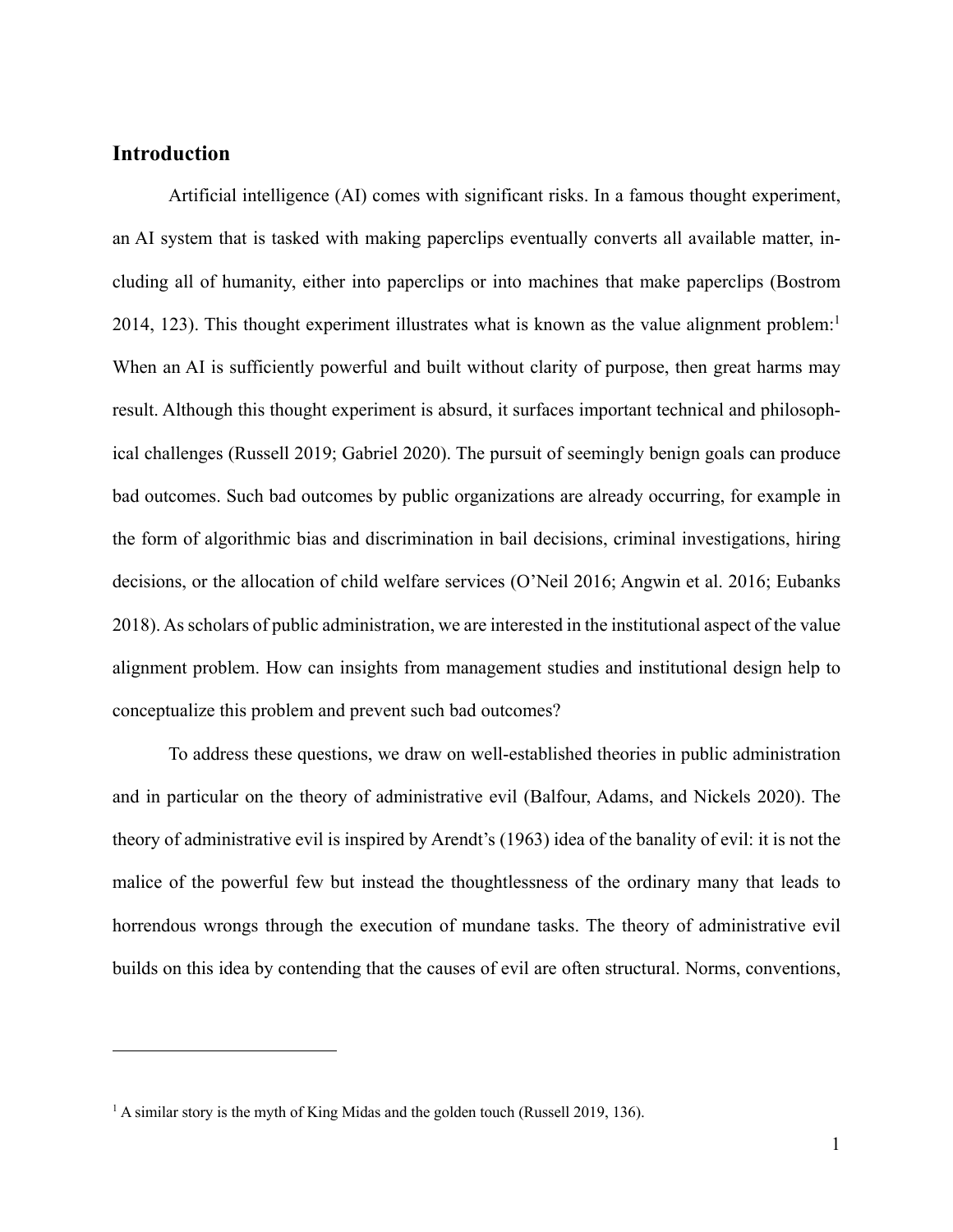and a culture of "technical rationality" explain why evil occurs. By taking such a structural approach, the theory of administrative evil resembles current theories of sexism, misogyny, and racism. We combine the theory of administrative evil with agency theory and apply both to the case of AI. From this perspective, we analyze AI as masking or un-masking administrative evil or as increasing or decreasing agency costs associated with the adverse selection and moral hazard problems endemic to principal–agent relationships. 2

We proceed in three steps. First, we review the theories of administrative evil, organizational decision making, and agency theory. Second, we develop six propositions of how AI may increase or decrease the chances of administrative evil through factors on the micro, meso and macro level of an organization. Third, we provide directions for further empirical and theoretical research and give recommendations for public administration practitioners. As our main practical implication, we caution against the cavalier or spurious use of AI in the public sector. AI implementation carries significant risk for increasing administrative evil.

# **Administrative Evil**

"Evil" can be defined as unjust or unnecessary suffering that humans or human organizations, intentionally or unintentionally, inflict on other humans. <sup>3</sup> Evil can occur on a small scale: a wrongfully denied application for temporary assistance for needy families may count as evil using

<sup>&</sup>lt;sup>2</sup> To be clear, we do not impute moral agency to AI. For our purposes here, we can assume that AI has no values "of its own."

<sup>&</sup>lt;sup>3</sup> The theory of administrative evil resists any explicit definition of the term "evil" (Balfour, Adams, Nickels 2020, 3). Our own definition is compatible with how the theory of administrative evil implicitly understands the term. First, similar to the theory of administrative evil, our definition casts "evil" more narrowly compared to the theological problem of evil, which understands "evil" as meaning any bad state of affairs – including earthquakes and pandemics. Second, our definition casts "evil" more broadly compared to definitions which reserve the term exclusively for particularly egregious harms, heinous deeds, or deep injustice (Calder 2018).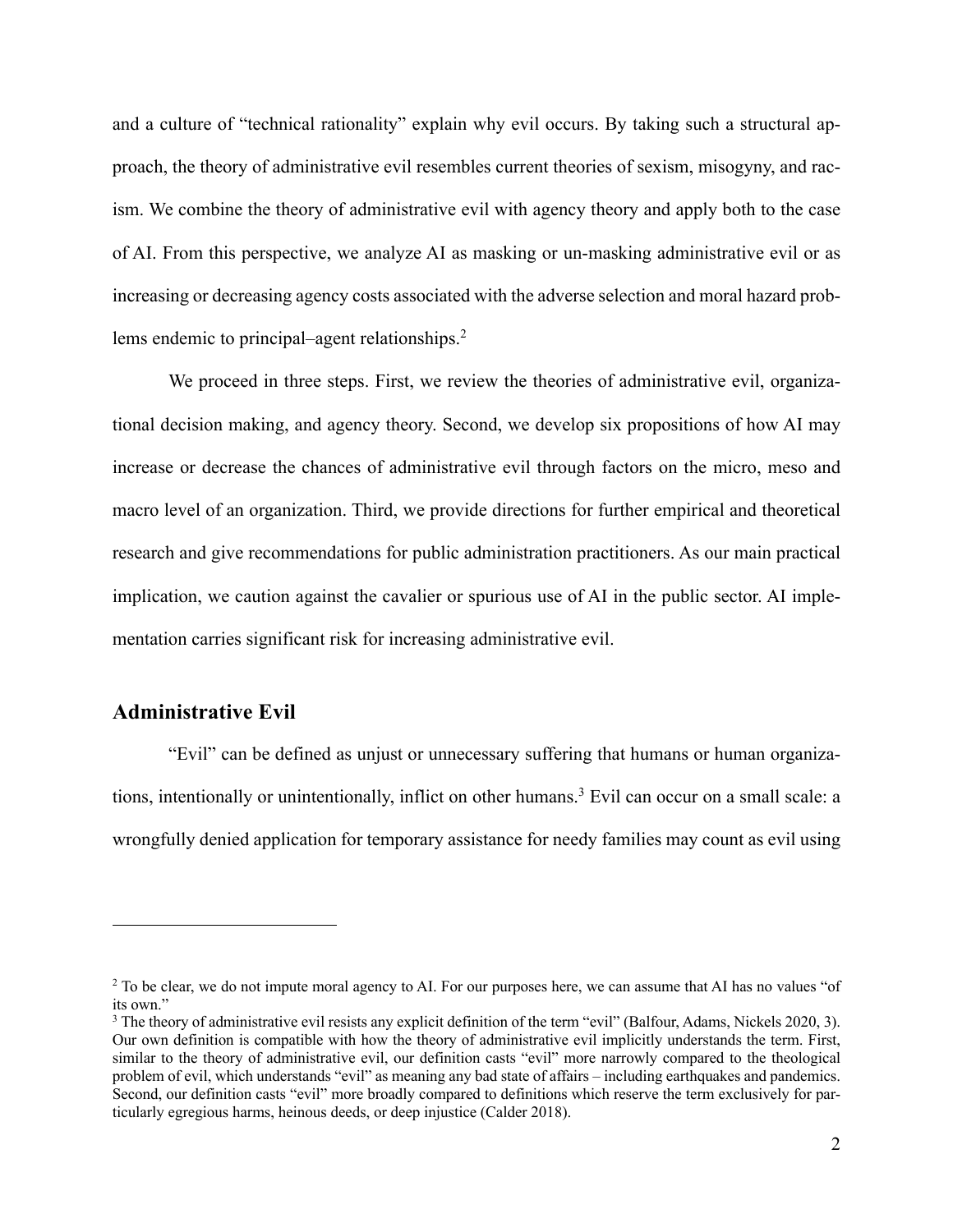this definition. Administrative evil, as investigated by Balfour et al. (2020), is a special form of evil in three ways.

First, administrative evil is typically the product of organization-level behavior. Organizations, according to the theory of administrative evil, can be understood broadly as including national governments (e.g., Nazi Germany), or narrowly as individual agencies or their branches (e.g., NASA). On the level of individuals, administrative evil is furthered by the individual tendency to comply, carry out routine tasks, and yield to authority (March and Simon 1993).

Second, administrative evil is facilitated by technology in that technology worsens individual tendencies to comply and yield to authority (Balfour, Adams, and Nickels 2020, xvi). The theory of administrative evil refers to this as a culture of *technical rationality*, that is, "a way of thinking and living that elevates the scientific-analytical mindset and belief in technological progress over all other forms of rationality"; technical rationality reduces ethical and normative concerns in favor of efficiency and expertise (Balfour, Adams, and Nickels 2020, 28). Similar phenomena have recently been studied elsewhere (Glikson and Woolley forthcoming), often as a form of "automation bias" (Cummings 2004). In the literature of public management and on AI specifically, related concerns have been highlighted under the heading of "artificial discretion" (Young, Bullock, and Lecy 2019).

Third, administrative evil invites self-reflection. The theory contends that "the pathways to administrative evil … most often emanate from within, ready to coax and nudge any professional down a surprisingly familiar route: first toward moral inversion, then to complicity in crimes against humanity" (Balfour, Adams, and Nickels 2020, 8). The central observation that administrative evil "emanates from within" invites those who are within – scholars and practitioners – to reflect critically on possible causes of evil in their organizations or how they themselves might be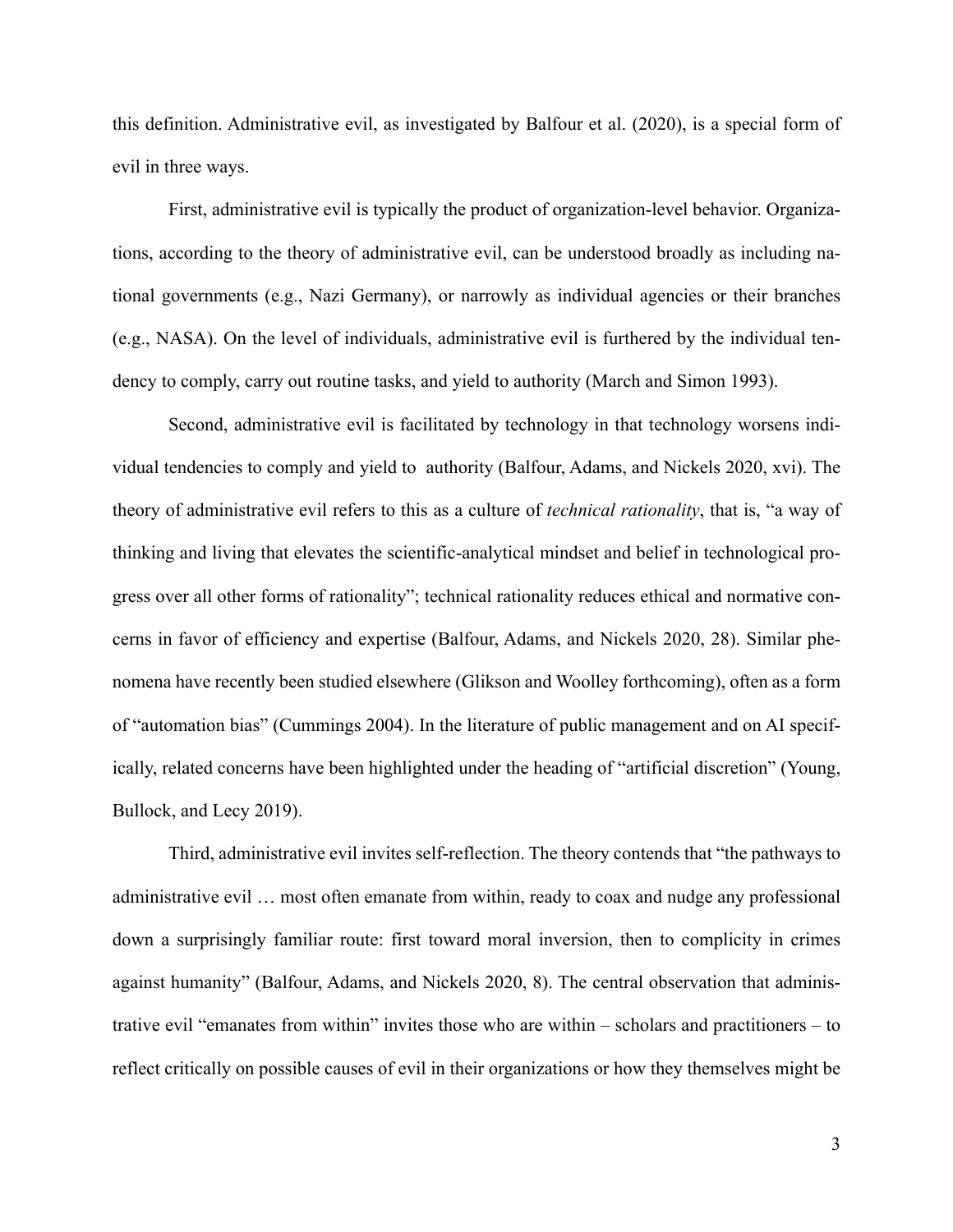involved in evil. Such deliberate self-reflection is required because administrative evil may not be salient insofar as it results from a gradual, continuous process and not a discrete choice.

The theory of administrative evil postulates two key explanatory concepts: masking and moral inversion. *Masking* refers to mechanisms that make administrative evil difficult to recognize as such. Evil can be masked either by the use of euphemisms or obfuscatory jargon but also through psychological or physical distancing. A current example of masking is the US immigration system where the "DHS takes pains to say that [the sites where migrants are confined] are 'detention centers,' 'servicing processing centers,' or 'residential centers' – anything but jails or prisons" (Hernández 2019). Evil is unmasked when a critical inflection point is reached and evil unambiguously needs to be recognized as such.

*Moral inversion* refers to the misrepresentation or misperception that what is evil is actually good. Moral inversion is typically facilitated through dehumanization, or more generally, by "portray[ing] the victims as deserving of their treatment" (Balfour, Adams, and Nickels 2020, 18). A glaring example of moral inversion can again be found in Nazi Germany, which promoted an ideology that dehumanized members of nameable groups, stigmatized individuals as deserving of their death, and that framed a genocide as an exercise in service of racial purity and hygiene. A more recent example of moral inversion is the mistreatment of refugees and asylum seekers. In many countries throughout the world, including the US, refugees are criminalized to promote national security or cultural unity. Because their immigration is made a crime, they are portrayed as deserving of their treatment in pursuit of moral goods such as security and unity. A more subtle example is the NASA Challenger disaster, where the obdurate rigidity of deadlines led decisionmakers to systematically discount warnings by safety engineers in order to salvage a waning reputation, at the expense of astronauts' lives.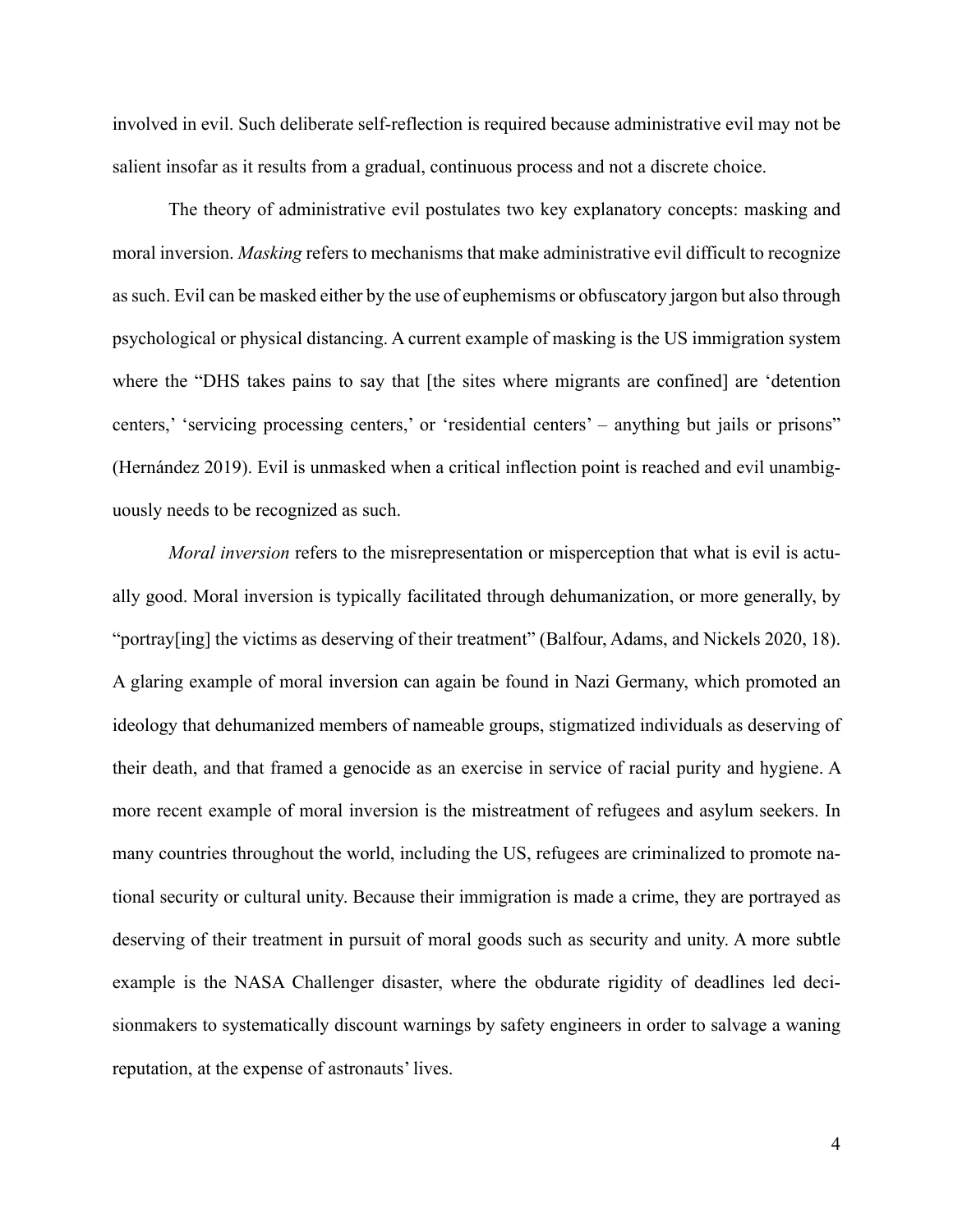Despite concentrating on often extreme examples, the theory of administrative evil, as reflected in our definition of "evil," is applicable to mundane and daily tasks – recall its ancestry in the banality of evil. We contribute to the development of the theory of administrative evil and its two key explanatory elements of masking and moral inversion by analyzing their mechanisms through the lens of agency theory.

#### **Agency Theory and Administrative Evil**

Agency theory models the relationships between actors – individuals, organizations, etc. – that stand in a vertical division of labor: One actor (the principal) requires the other (the agent) to perform one or more tasks. <sup>4</sup> This approach is particularly useful for analyzing both intra-organizational hierarchies and inter-organizational contracts. Agency theory is often used in public administration to understand the relationship between public managers and third parties contracted to provide public services (Lambright 2009; Eisenhardt 1989; Brown, Potoski, and Van Slyke 2015). It is also employed to model the relationship between elected politicians and the administrative bureaucracy in general (Epstein and O'Halloran 1994; Gailmard 2002; Bertelli and Lynn 2006).

Of central concern for our purposes are agency theory's twin problems of hidden information and hidden action (Arrow 1984). Hidden information, or information asymmetry, arises because agents have more information about their capabilities than principals do. Hidden action, or moral hazard, arises because agents' incentives do not perfectly align with their principals', and so the agent's level of effort is lower than what the principal desires or expects. In both cases, the

<sup>4</sup> This only illustrates a dyadic, vertical division of labor. Extensions to agency theory include both multiple agent and multiple principal scenarios.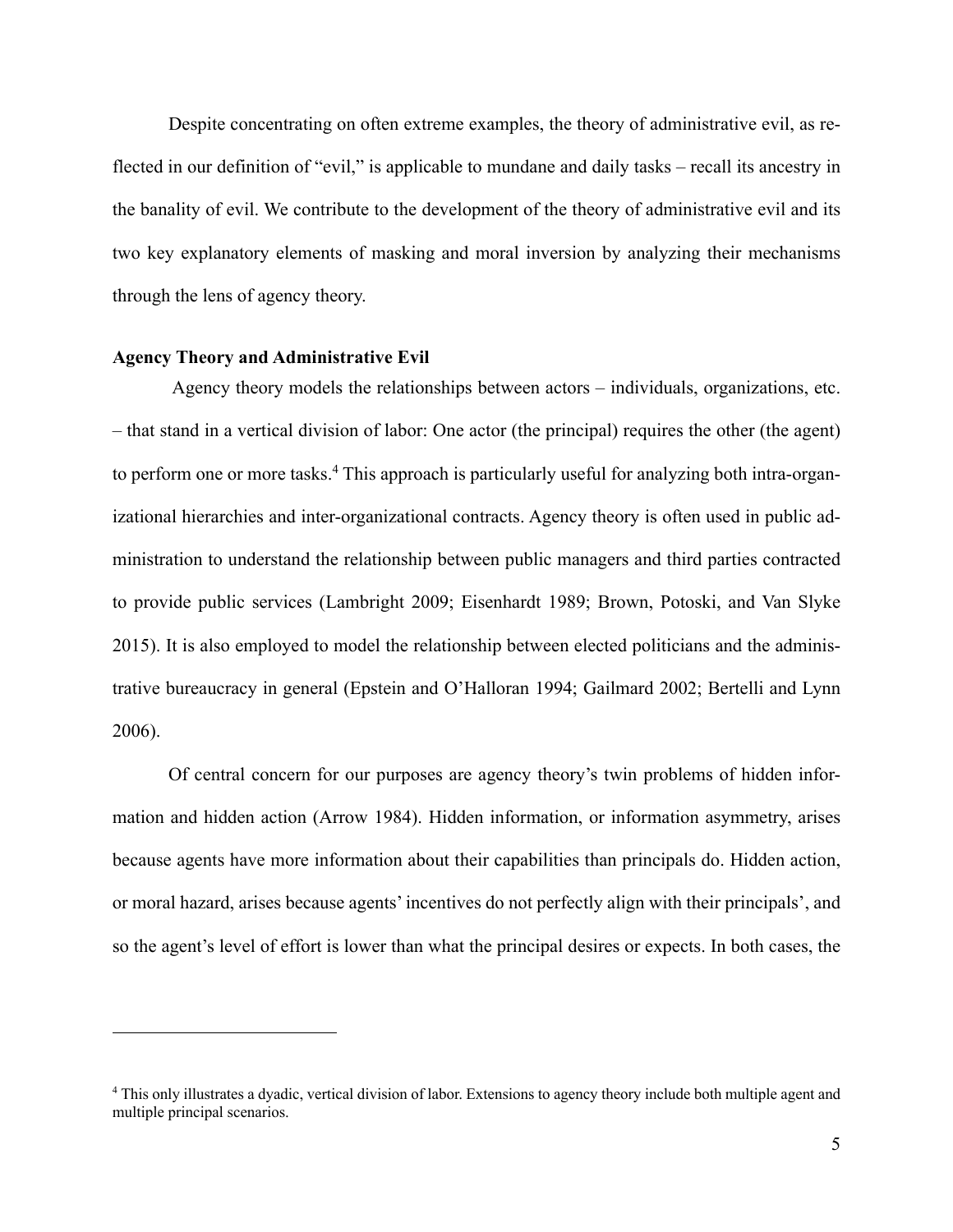fundamental problem is either a lack of information on the part of one party, or a misalignment of goals and values between parties. Solutions to these problems include both *a priori* protection via more complete contracts between principals and agents, and *in situ* measures to reduce information asymmetries in the form of agent monitoring (e.g., performance measurement and management) (Bertelli 2012).

Classic approaches to agency theory are unidirectional in their understanding of these problems: Agents are uniformly motivated via rational self-interest and preferences that do not align with their principal's, and agents always possess more information about their capacity and actions.

We instead adopt an alternative understanding of agency theory that relaxes these assumptions. This understanding allows for information asymmetries in which principals have more information about their desired objectives than their agents, and goal and value misalignments can arise from "honest incompetence" or other factors besides agent opportunism (Hay 2004; Hendry 2002; Kauppi and van Raaij 2014). Allowing for agency problems to flow in both directions makes them useful for understanding the concepts of masking and moral inversion in administrative evil.

In agency theoretical terms, masking can be understood as a problem of hidden information: either principal or agent (or both) is incapable of identifying administrative evil because they do not possess sufficient information. <sup>5</sup> Moral inversions can occur both through information asymmetries – agents do not have the information necessary to recognize the inversion – and through moral hazard in the form of "honest incompetence," where agents (or principals) simply

<sup>5</sup> Masking can concern different forms of information. Specifically, masking can concern information about an expression's referent as well as its sense. Euphemisms and obfuscating jargon convey less sense-information even if the reference-information is the same. "Processing facility" and "prison where children are separated from their parents" may refer to the same place but they convey very different senses.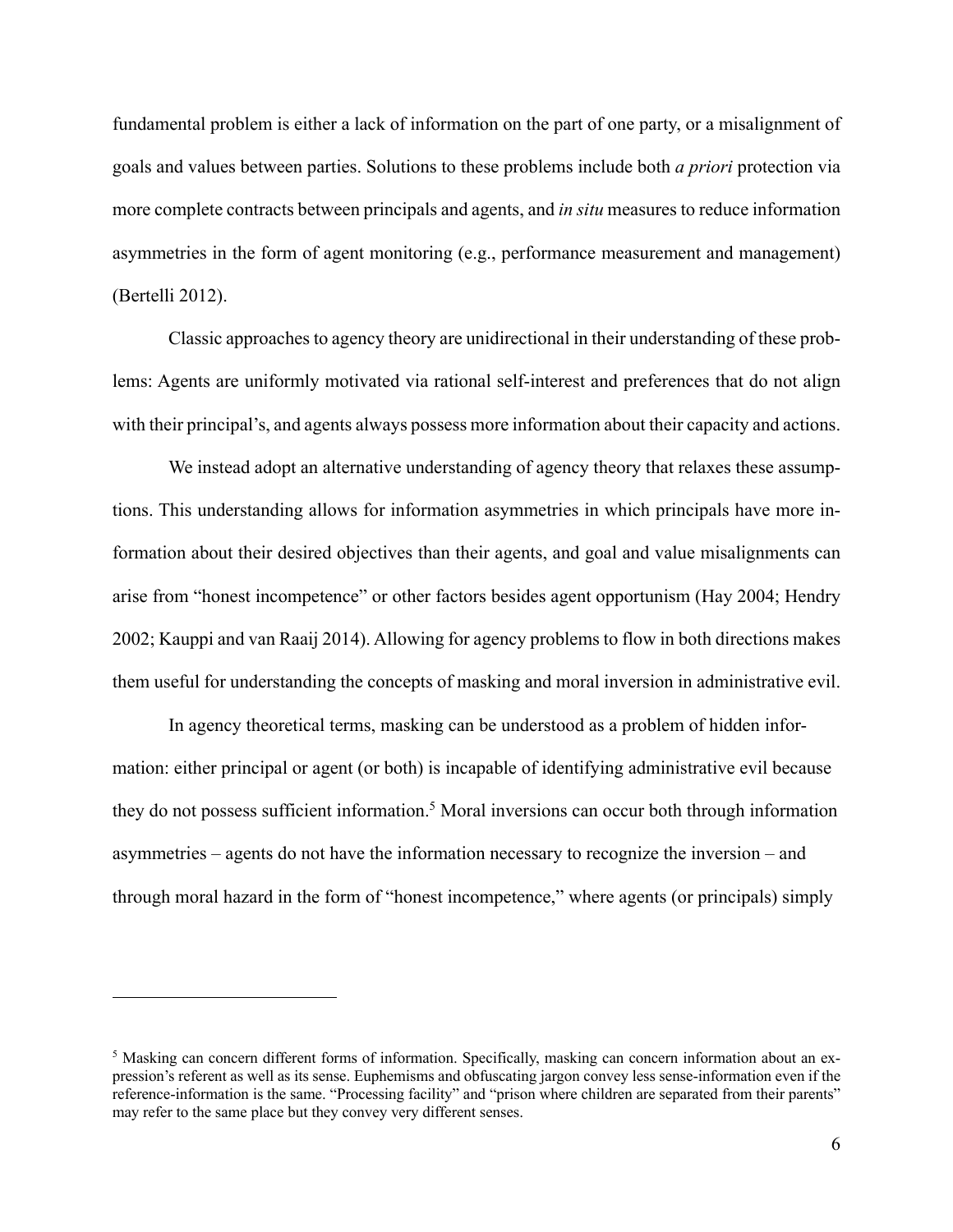do not possess the rational capacity to recognize the inversion (Hendry 2002). This recasting administrative evil's causal pathways in agency theoretic terms of information acquisition and processing allows us to map the potential use of AI by public organizations to these organizations' risk of administrative evil.

#### **Organizational Decision Making and Technology**

Decision making in organizations presents two long-standing challenges: delegation and discretion.6 The challenge of *delegation* consists in principal–agent problems as just described. On the one hand, the agent is expected to carry out the political principal's will. On the other hand, the agent is driven by her or his own individual values and interests, including a need for status, recognition, or compensation (Selznick 1948). The agent has private information that the principal lacks. Delegation hence leads to moral hazard and adverse selection.

A second challenge of decision making in organizations is that of *discretion*. Administrative decision makers may have significant leeway in applying statutes and policies that are incomplete (Huber and Shipan 2002). Street-level bureaucrats often need to choose between allocations. For example, a NSF program officer needs to decide whether to recommend a research proposal for funding, and an employee in a local department of social services needs to decide whether a client is eligible for SNAP and about the length of their certification period. Such decisions are rooted in an assessment of rich facts and complex values (Simon 1997). That decision makers need to make normative and factual determinations in order to arrive at a decision, given that the factual and normative basis is incomplete, constitutes the challenge of administrative discretion.

<sup>&</sup>lt;sup>6</sup> This glosses over many aspects of existing scholarship for the sake of parsimony. Decision making in public organization has been examined from various perspectives, and the debates have generated different traditions of public administration scholarship. One important aspect that we leave out concerns the difficulty of using and dispersing the rich information that agents acquire on the front-line of service.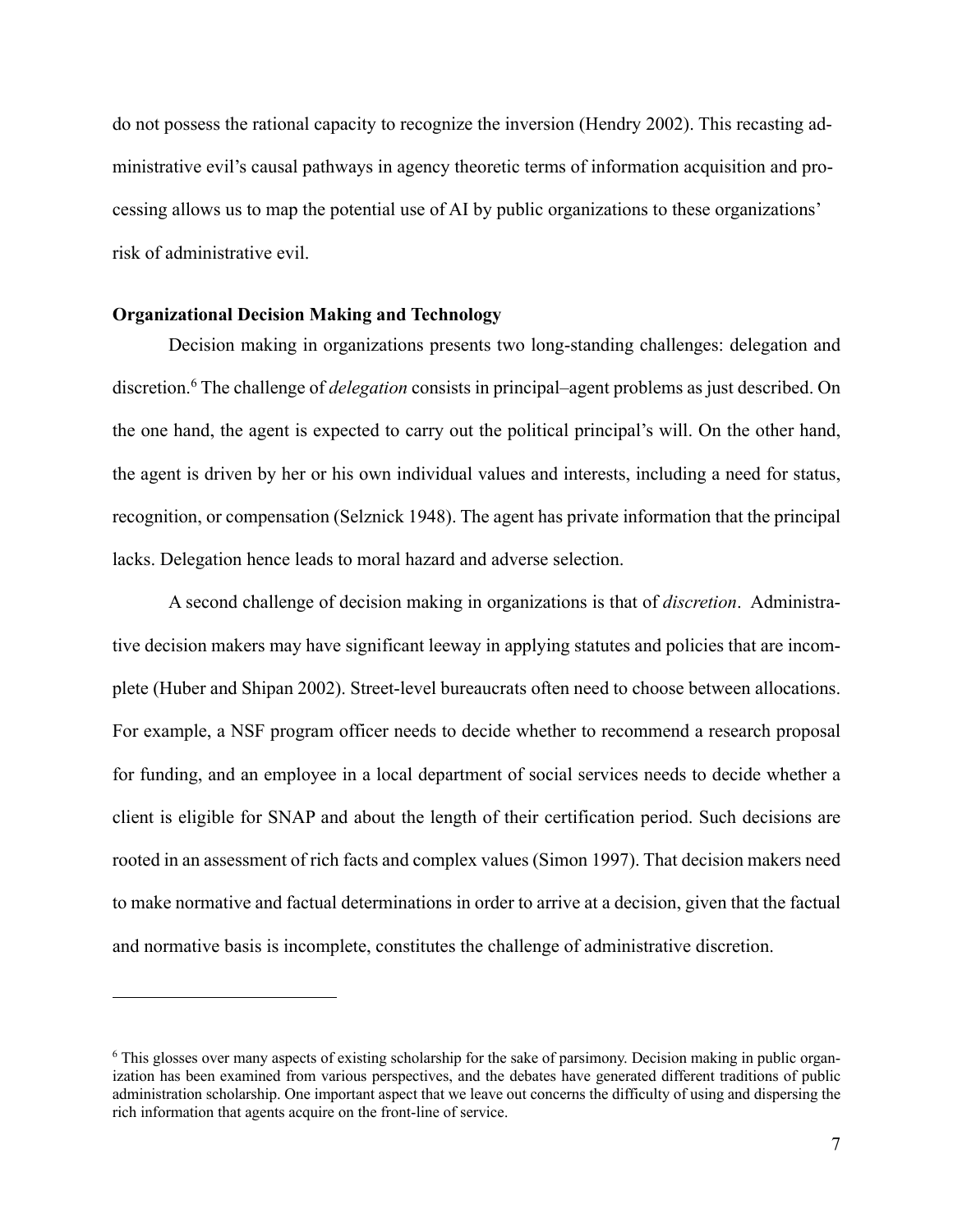Technology, specifically information and communication technologies (ICTs), have long been identified as a solution for minimizing information-based harms in bureaucracies, including those arising from delegation and discretion (Berry, Berry, and Foster 1998; Bozeman and Bretschneider 1986; Moon and Bretschneider 2002). On delegation, ICTs reduce information asymmetries insofar as they increase data generation, bandwidth, and capacities for data analysis. This decreases agency costs; in this case, the costs of information both for the agent to advance organizational objectives, and for the principal to observe and monitor agent behavior. On the issue of discretion, ICT tools may enhance or restrict discretion (Busch and Henriksen 2018; Buffat 2015; Bullock 2019). The impact of an ICT tool on discretion and thus organizational outcomes depends upon both the characteristics of the ICT tool itself and on characteristics of the task the ICT tool is given to complete, such as the task's complexity or risk (Buffat 2015; Young, Bullock, and Lecy 2019). Generally, ICT tools reduce information asymmetries by lowering search costs, insofar as they allow bureaucrats to obtain more information and give managers new ways to monitor agent behavior and performance.

Although technology might help with some aspects of the problems of delegation and discretion, it may introduce new problems of its own. For example, service provision may degrade as front-line bureaucrats interact with people remotely. Street-level bureaucracy might be turned into "screen-" or "systems-level" bureaucracy (Fountain 2001; Bovens and Zouridis 2002; Busch and Henriksen 2018). The transcription of phenomena into the machine-readable, quantitative data required for most ICTs also creates a tradeoff between nuance and simplicity. This risks the problem of "missing the forest for the trees" on the part of both the agent performing their duties and principals reviewing their work. Directly flowing from this problem is the example of goal displacement, where the pursuit of intermediate goals – that are often easily quantified and monitored via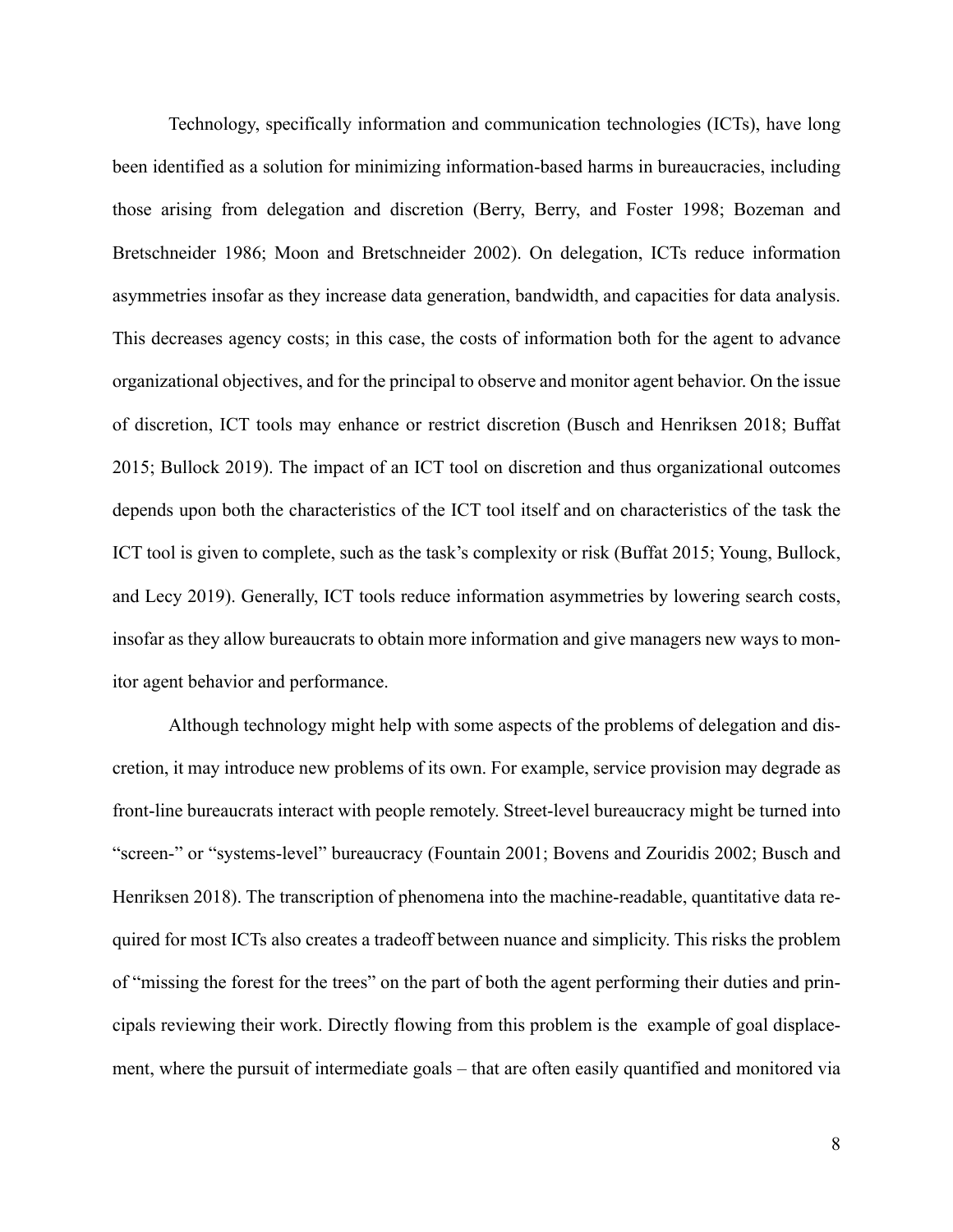ICT – leads to behavior that undermines the attainment of more fundamental goals (Lavertu 2016; Moynihan 2008). Goal displacement, in turn, increases the risk that organizational goals and values become confused and misunderstood by individuals, which necessarily increases the scope and magnitude of value considerations required for decision making.

### **Artificial Intelligence Across the Levels of Administrative Evil**

In this section, we identify factors that might positively or negatively contribute to administrative evil at the individual (micro), organizational (meso), and institutional or cultural (macro) levels of analysis. We bring together three hitherto disparate literatures – administrative evil, agency theory, and on the use of ICTs in administrative decision making, as just reviewed – to elaborate six propositions on how AI may influence the occurrence of administrative evil (see Table 1 for an overview). For analytical simplicity and parsimony, our analysis assumes that public organizations have complete property rights, including source code access, to all AI systems they use.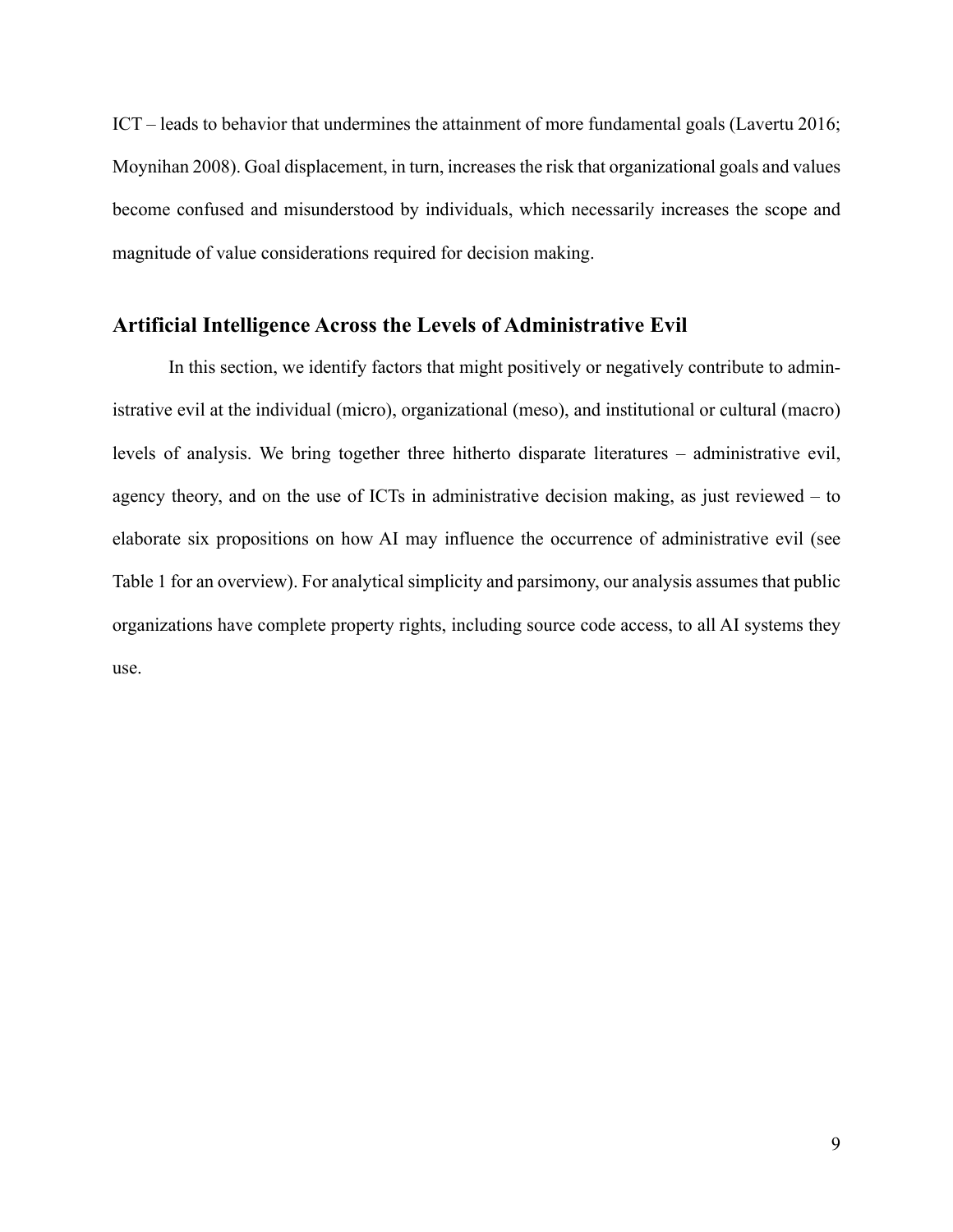| <b>Proposition</b>                                       | <b>Unit of Analysis</b> |      |       | <b>Risk of Administra-</b><br>tive Evil |
|----------------------------------------------------------|-------------------------|------|-------|-----------------------------------------|
|                                                          |                         |      |       | Increase $(\uparrow)$ or De-            |
|                                                          | Micro                   | Meso | Macro | crease $(\downarrow$                    |
| Descriptive: Amount and quality of available information |                         |      |       |                                         |
| Technical In-<br>scrutability                            |                         |      |       |                                         |
| Harm Discov-<br>ery                                      |                         |      |       |                                         |
| Quantification<br><b>Bias</b>                            |                         |      |       |                                         |
| <b>Normative:</b> Attitudes and values                   |                         |      |       |                                         |
| Control Cen-<br>tralization                              |                         |      |       | ᡗ↓                                      |
| Organizational<br>Value Misalign-<br>ment                |                         |      |       |                                         |
| AI Exuberance                                            |                         |      |       |                                         |

**Table 1: Propositions of AI's propensity to increase or decrease the risk of administrative evil by unit of analysis.**

Before setting out this framework, we should define key terms. We understand AI as rational decision-support or decision-making systems that employ machine learning techniques to nondeterministic and domain-specific tasks (Young, Bullock, and Lecy 2019). We understand decisions as "rational" in the sense of bounded rationality and tasks as "nondeterministic" in the sense that outcomes are uncertain (Simon 1997). These definitions imply that AI can be deployed to perform administrative tasks (Drexler 2019; Bullock 2019) and augment or even replace human decision making, discretion and judgment (Young, Bullock, and Lecy 2019).

In distinguishing the micro, meso, and macro levels, we largely follow the definitions proposed by Jilke et al (2019). Public administration scholars have long grappled with the question of what unit of analysis is most appropriate or salient for the field (Wilson 1887; Simon 1946; Dahl 1947). More recent discussions adopt a more ecumenical approach, acknowledging the value of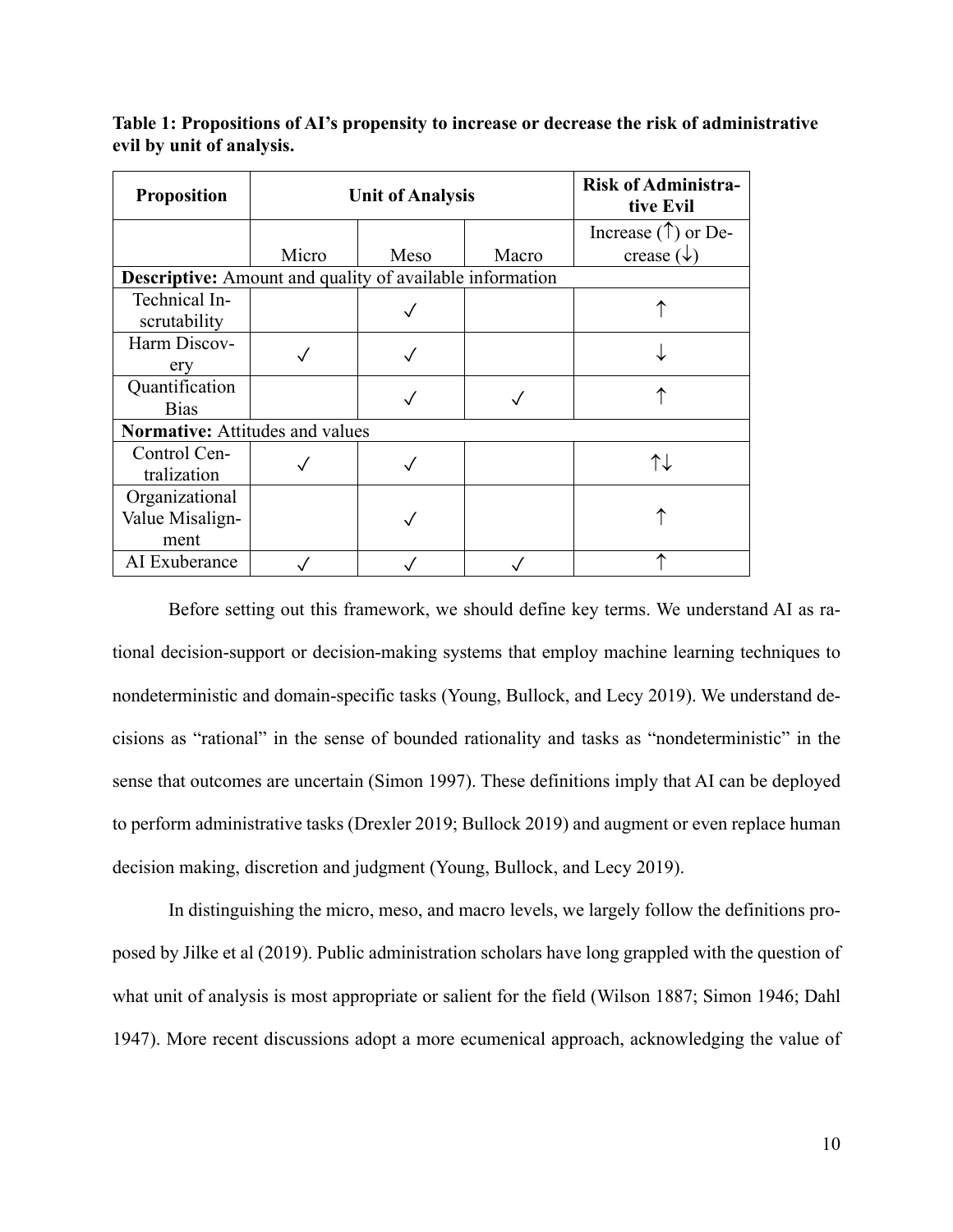different units of analysis, while also noting concern over the risk of possible epistemic fragmentation (March and Simon 1993; Moynihan 2018; Roberts 2020). We believe that both administrative evil and the effects of AI adoption occur across all three commonly understood levels of analysis, and structure our analysis accordingly.

The micro level has as its unit of analysis individual-level attributes such as the psychological mechanisms and dispositions of an individual bureaucrat or the amount of discretion that a bureaucrat enjoys in making decisions. Importantly, we do not count those effects that AI decisions have on individuals who are outside of the organization as micro-level phenomena. We instead focus explicitly on within-organization micro-level effects for the purpose of this article.

At the meso level, the unit of analysis are organizations. Public organizations often consist of several semi-autonomous sub-organizations (e.g., the US Army and US Navy nested within the Department of Defense, or public works and police departments nested within a municipal government) and AI affects these nested organizations analogously. Examples of factors located on the meso level are the depth of an organizational hierarchy, corporate processes to detect and address misconduct, as well as the collective decision making concerning the adoption of AI. Most importantly, we also count the operation of AI systems themselves as located on the meso level. We locate AI on the meso level for three reasons. First, decisions to use AI are made for entire organizations or sub-organizations. Second, AI systems are developed and maintained collectively. Finally, responsibility for misconduct due to the AI tends to be held jointly by a team. In this sense, an AI system is a joint product.

On the macro level, we concentrate on the social and political-administrative environment and include as units of analysis social norms, predominant cultures, or ideologies. These elements are particularly important for the theory of administrative evil. Balfour et al. emphasize, among

11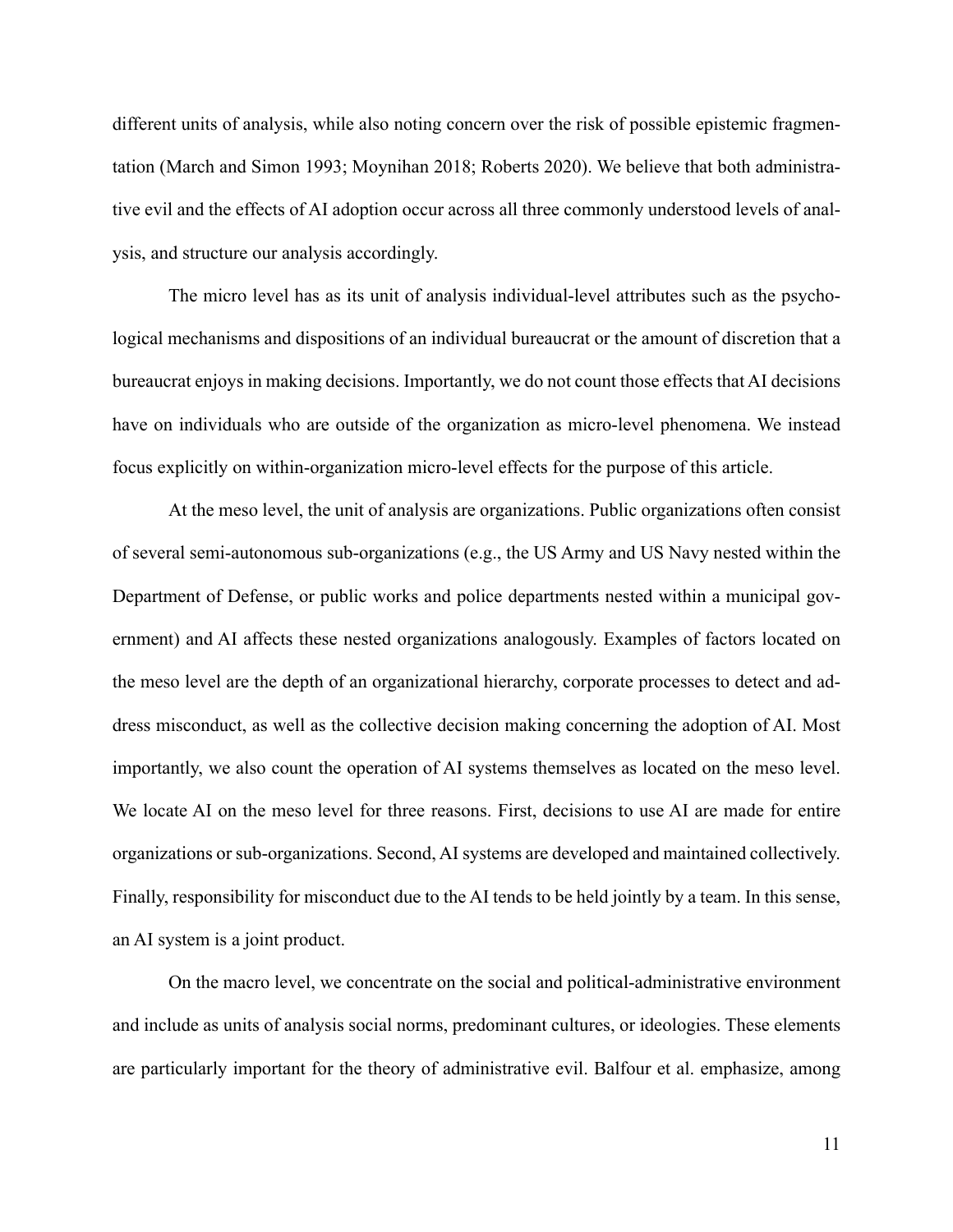other things, that substantive values have been replaced with procedural ones in the theory and practice of public administration. Specifically, they argue that "procedural correctness and efficiency can mask both the context in which they are applied and the human consequences of administrative action" (Balfour, Adams, and Nickels 2020).

When evaluating whether AI will increase or decrease the chance for administrative evil to occur our baseline for this comparison is the status quo and not ideal types (Young, Bullock, and Lecy 2019). On the micro level this would be the median human bureaucrat, on the meso level a representative organizational structure and on the macro level the political or administrative culture in a region.

#### **Micro-level Factors: Individual Agents and their Attributes**

At the micro level, how likely administrative evil arises from the use of AI depends on individuals and their attributes. Specifically, the probability of administrative evil depends on the degree of discretion that an individual decision maker possesses, the individual's relative propensity for committing or resisting evil acts, and the individual's relative propensity for engaging in satisficing or defaulting to heuristics.

We concentrate on a class of decisions that are typical for public organizations, namely decisions in which individuals bring both evidence and values to bear and need to exercise discretion. Such decisions are taken with limited information, under time pressure, and subject to the constraints of bounded rationality (Simon 1997). Even within public organizations, decisions that allow for discretion are often made on the basis of decision makers' personal beliefs, their perception of the broader public's beliefs, or both (O'Leary 2013; Zacka 2017; Lipsky 1980).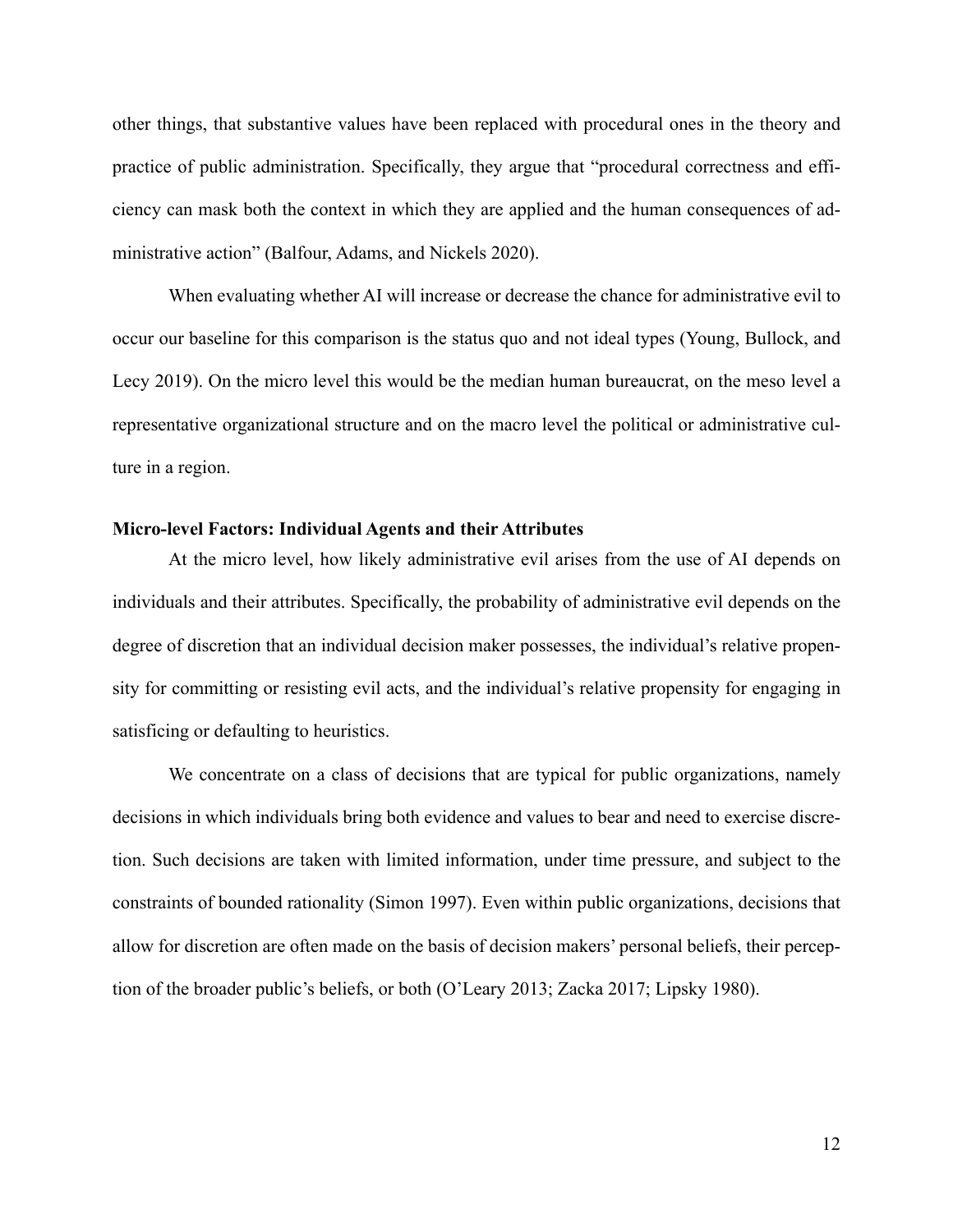We identify three ways in which AI may change the probability of administrative evil. AI will decrease administrative evil through harm discovery, it may increase or decrease administrative evil though control centralization, and AI will increase administrative evil because of AI exuberance.

First, AI's well-known analytic capacities could help unmasking administrative evil. AI can recognize patterns of correlation that are otherwise unrecognizable to humans. To the extent that administrative evil is due to a masking effect of complexity on individual decision makers, then AI's analytic capacity makes it a potential antidote when used as a decision support tool.

To illustrate this, suppose a social services organization uses an AI system to evaluate performance (however defined). The tool estimates changes to individual and social welfare by drawing on a vast array of disparate data and taking into account both positive and negative externalities. The AI system allows an individual agent to uncover previously undetected negative externalities associated with, for example, means-testing eligibility thresholds that in aggregate are so large that they constitute an evil despite the cause being rooted in the desire for programmatic efficiency and effectiveness. Thus,

**Harm Discovery:** AI can decrease the chance of administrative evil by improving the information available to agents about potential harmful consequences associated with the decision, for example by revealing new correlations between decisions and outcomes.

At the same time, the interplay between AI and an individual's capacity for collecting and weighing evidence may also *increase* the risk of administrative evil. Individuals are only boundedly rational, and often resort to the use of heuristics and other satisficing – that is "good enough" – choice processes, which are subject to various biases (Tversky and Kahneman 1974; Simon 1997). Specifically, when individuals interact with technology, they suffer from what is known in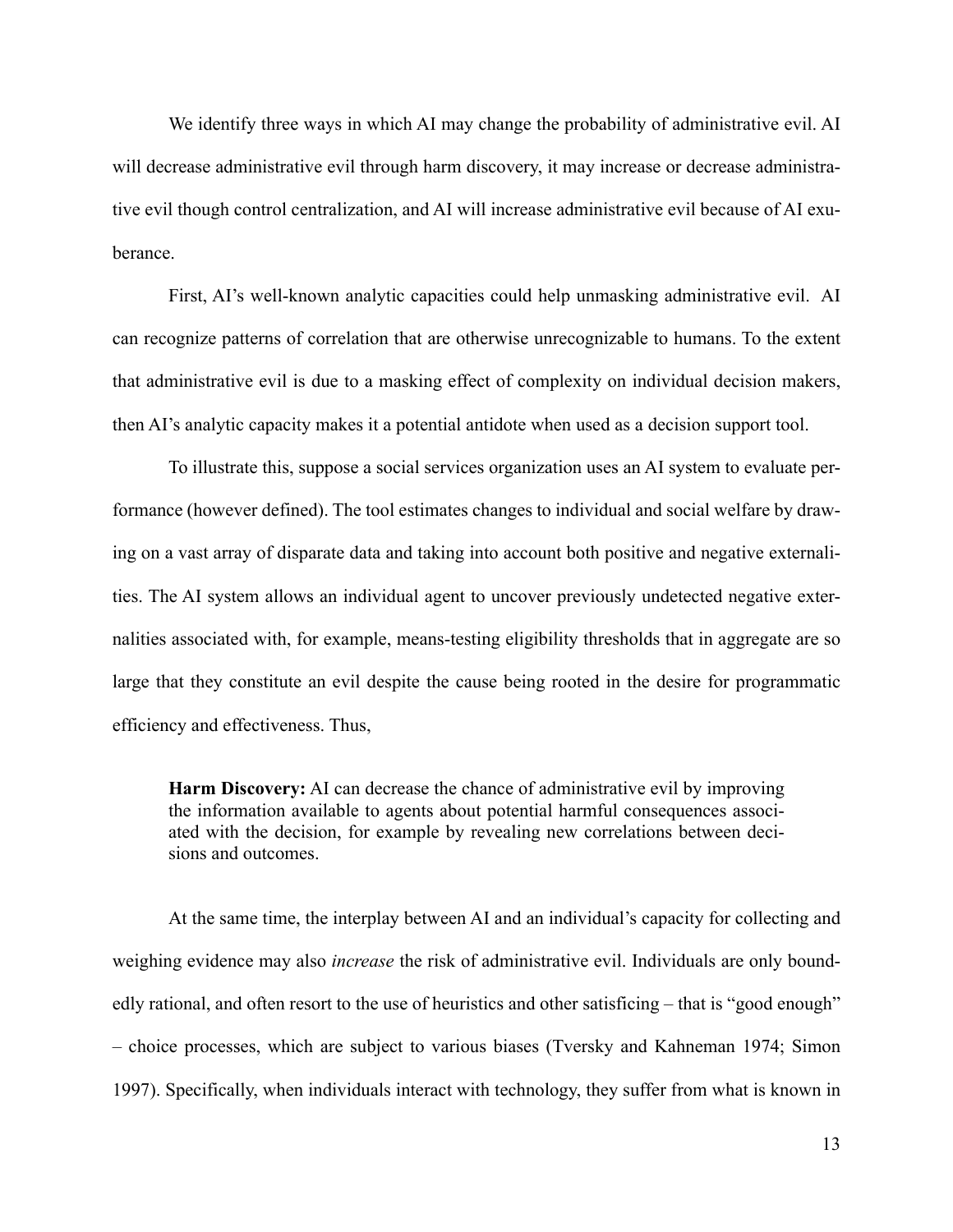computer science and industrial psychology as *automation bias*: when individuals share control with an automated decision support tool, they become overly-reliant on the tool and do not critically review its recommendations or behaviors before taking action or making a decision (Manzey, Reichenbach, and Onnasch 2012; Mosier et al. 1996).

For example, consider again our hypothetical social services organization but now with a different AI implementation. Suppose AI is used to help individual street-level bureaucrats determine whether applicants are eligible for benefits, and if so at what level. Over time, the individual can become lulled into a false sense of security that the AI will make the correct recommendation, particularly if it is highly accurate under most circumstances. But when an applicant arrives whose circumstances constitute an edge case that the AI is not calibrated to handle properly, the toolusing bureaucrat may fall victim to automation bias and deny the applicant's claim when they are in fact eligible. In agency theoretic terms, in this case the bureaucrat is the principal, the AI-enabled decision tool is the agent, and the difference between the AI's true error rate and its presumed or reported error rate constitutes an information asymmetry between the parties. This suggests in particular the first point of

**AI Exuberance:** AI can increase the chance of administrative evil because it (1) introduces the risk of automation bias; (2) thrives within the cultural ideology of technological rationality; and therefore (3) may be enthusiastically deployed without appropriate testing or to address an issue for which AI is not the optimal available solution.

A third effect of AI on the micro level is that it typically reduces the discretion that is afforded to individuals. Technology in general, and ICTs and AI in particular, shift the locus of control away from front-line staff and street-level bureaucrats (agents) towards management (organizational principals) by curtailing the former's ability to exercise discretion (Garson 1989;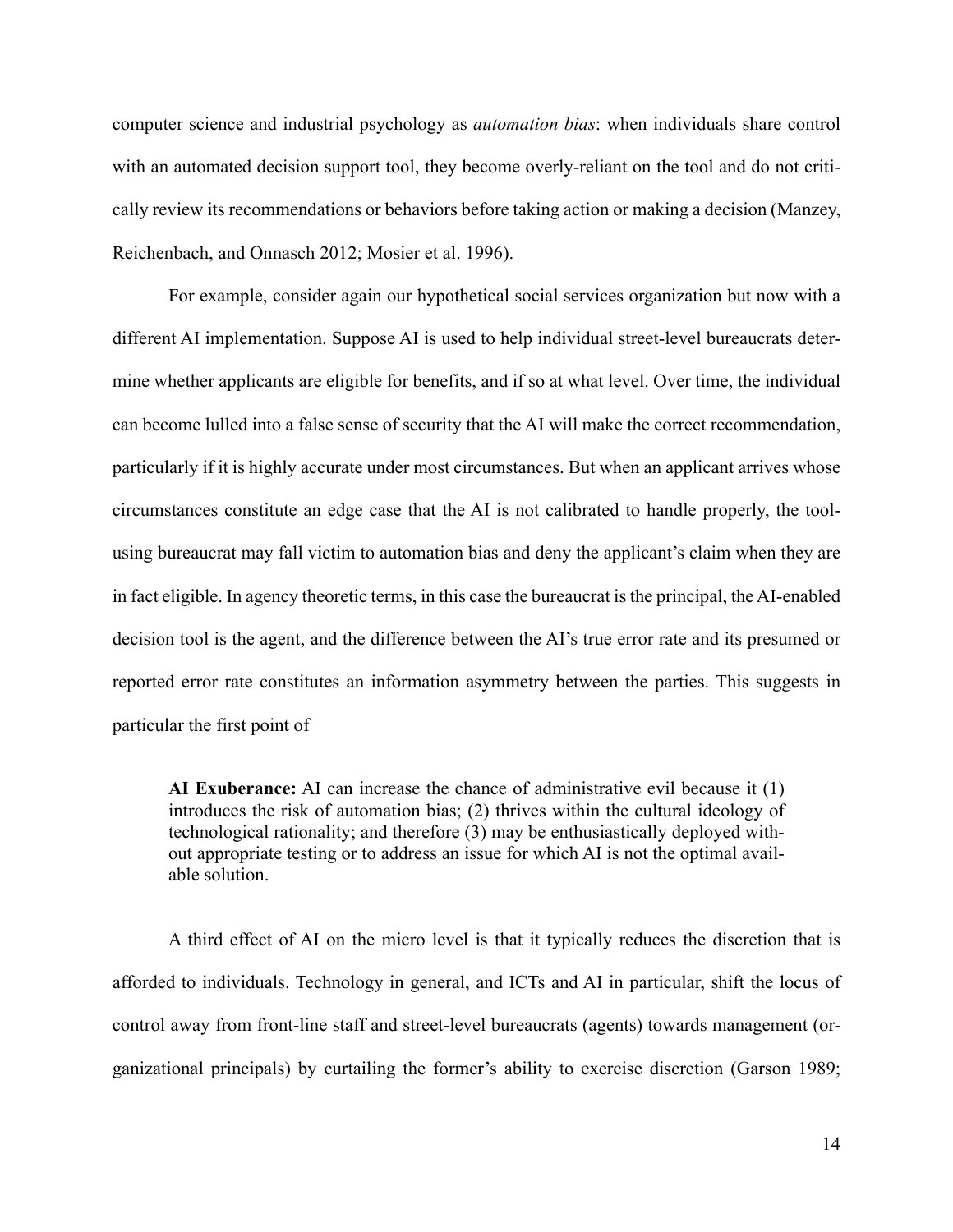Busch and Henriksen 2018). This is part of a more general tendency of automation. AI can perform increasingly complex tasks and it thereby threatens an increasing share of white-collar professional jobs (Frey and Osborne 2017; Lee 2016). This shift of control away from individual agents and towards principals will likely affect the risk of administrative evil in a nuanced way, in that this risk is likely jointly determined by the attributes of agents and principals. If agents have a greater disposition to commit evil than their principals, then this shift will likely decrease the risk of administrative evil, and *vice versa*.

Suppose first that individual agents are more disposed to contribute to evil. This individual disposition can be attributed to prejudice, malice, or other malfeasance on the individual's part. But as the theory of administrative evil suggests, this disposition can also arise from masking, that is, that the agent has incomplete information or is unable to correctly parse the information they have. Examples of this sort of evil-through-misfeasance include decision biases introduced from organizational loyalty, aversion to interpersonal conflict, and the bounded nature of human rationality in general. AI systems do not share these risk factors. Curtailing the discretion of individuals who are disposed to contribute to evil hence reduces the risk of administrative evil.

But often the principal might instead be the source of the ethical problem. More precisely, agents may instead be less disposed to contribute to evil compared to principals. Human decision making is sensitive to values and individual discretion can be motivated ethically. In result, individual decisions need not comport with an organization's explicit tasks and goals. Such a conflict between individual values and organizational goals poses a dilemma for human agents who then can respond in several ways: they may accept the organization's goals (loyalty), raise objections (voice), resign in protest (exit), or sabotage the effort in different ways (neglect) (Hirschman 1970; O'Leary 2013; Rusbult et al. 1988). AI agents, in contrast, do not have these options. Hence, AI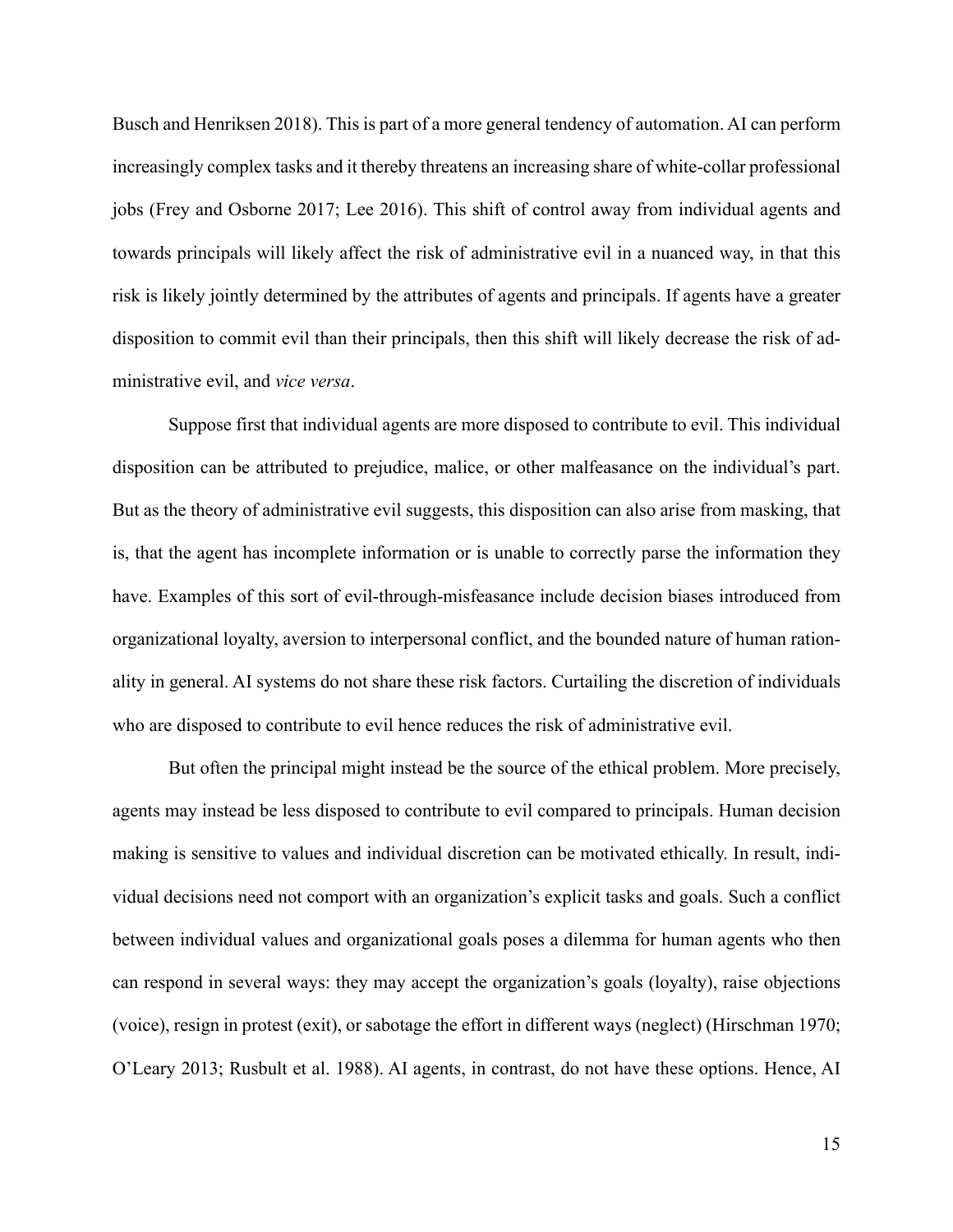may increase the risk of administrative evil when it limits the discretion of agents disposed to prevent or resist evil. Thus,

**Control Centralization:** AI consolidates discretion at higher levels of organizational hierarchy and thereby moderates the risk of administrative evil; the direction of its moderation is a function of whether organizational leadership is more or less predisposed to commit evil than street-level staff.

A related effect, which we also subsume under the *Control Centralization* proposition, is that AI increases psychological distancing because they mediate between agents and those affected by their decisions. If an agent is otherwise disposed to prevent administrative evil, AI systems may undercut their disposition by increasing the psychological distance between the agent and those who are subject to the effects of their decision. In terms of the theory of administrative evil, this is another form of masking.

The nature of AI makes it particularly dangerous in this regard. AI decision processes fundamentally reduce to in-group/out-group classifications: a given input is evaluated for whether it meets the conditions for inclusion in an arbitrarily defined set. Even if an AI-generated risk score is not binary, it will still drive a binary decision of whether to reject or accept an applicant, grant bail, deliver a service, or even kill a human. This closely maps to the psychological phenomenon of othering, where individuals justify harms imposed on other human beings by recategorizing them as something 'other' than human. Thus, even when some discretion remains in the hands of individuals normally inclined to do good, AI can still increase the risk of administrative evil.

In sum, on the micro level, AI may increase the risk of administrative evil through *AI Exuberance*, it may decrease the risk of administrative evil through *Harm Discovery* and it may increase or decrease the risk of administrative evil through *Control Centralization* depending on the relative dispositions of current human agents and their principals to prevent or facilitate evil.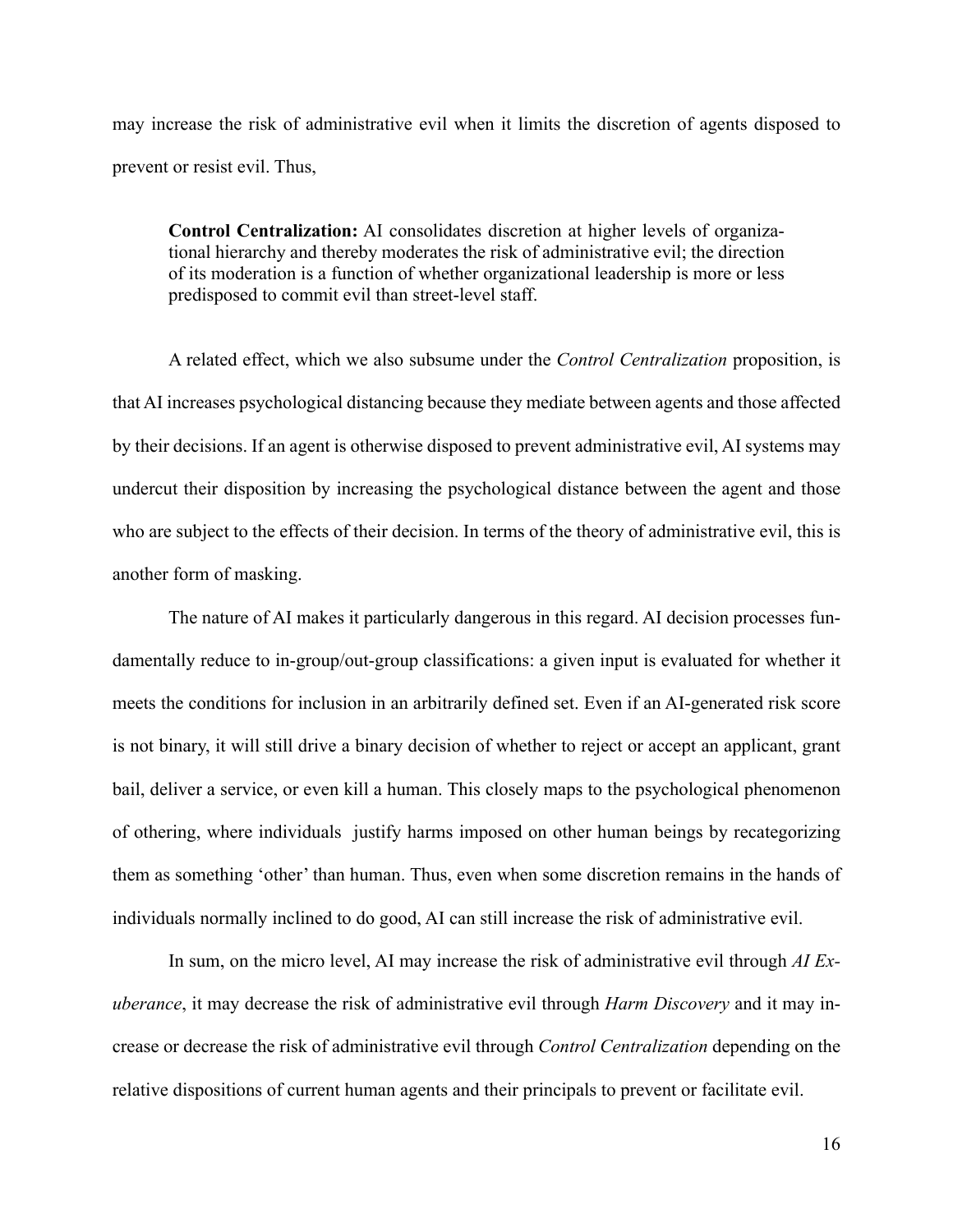#### **Meso-level Factors: Organizational Structural Factors and Relational Dynamics**

A comprehensive theoretical framework needs to consider the role of principals and the organization as a whole and cannot restrict attention to agents and the micro level. AI shifts the locus of control away from individual agents and towards higher levels of an organizational hierarchy and the *Control Centralization* proposition hence describes effects on the micro and on the meso level (see Table 1 on page 10).

An organization's leadership is important for how the introduction of AI contributes to administrative evil, for example, because an organization's leadership decides whether or not to adopt new technologies like AI. The adoption of AI in public organizations can take on several different forms with respect to degree of automation, associated task complexity, and level of risk or uncertainty. The preferences of organizational leadership can hence have a significant effect on what form this adoption takes in practice (Young et al 2019). Analogous to the process on the micro level, the dispositions of an organization's leadership conditions whether the adoption of AI increases or decreases the chances of administrative evil.

For example, consider an agency such as law enforcement where street-level staff are entrusted with a high level of discretion and power over civilians. If senior management and streetlevel staff are equally susceptible (or resistant) to the conditions that foster administrative evil, there is no clear reason to believe the organization's use of AI will affect the baseline hazard rate in either direction. But because AI can crowd out their human counterparts via automation, it is possible that AI use could increase the risk of administrative evil when the primary resistance to such risk comes from the values and actions of its street-level agents. But when, inversely, streetlevel staff are most at risk of committing administrative evil, then the use of AI by a leadership committed to avoiding administrative evil should, on average, reduce this risk. Because the effect can be driven both by dispositions of organizational leadership as well as by dispositions of street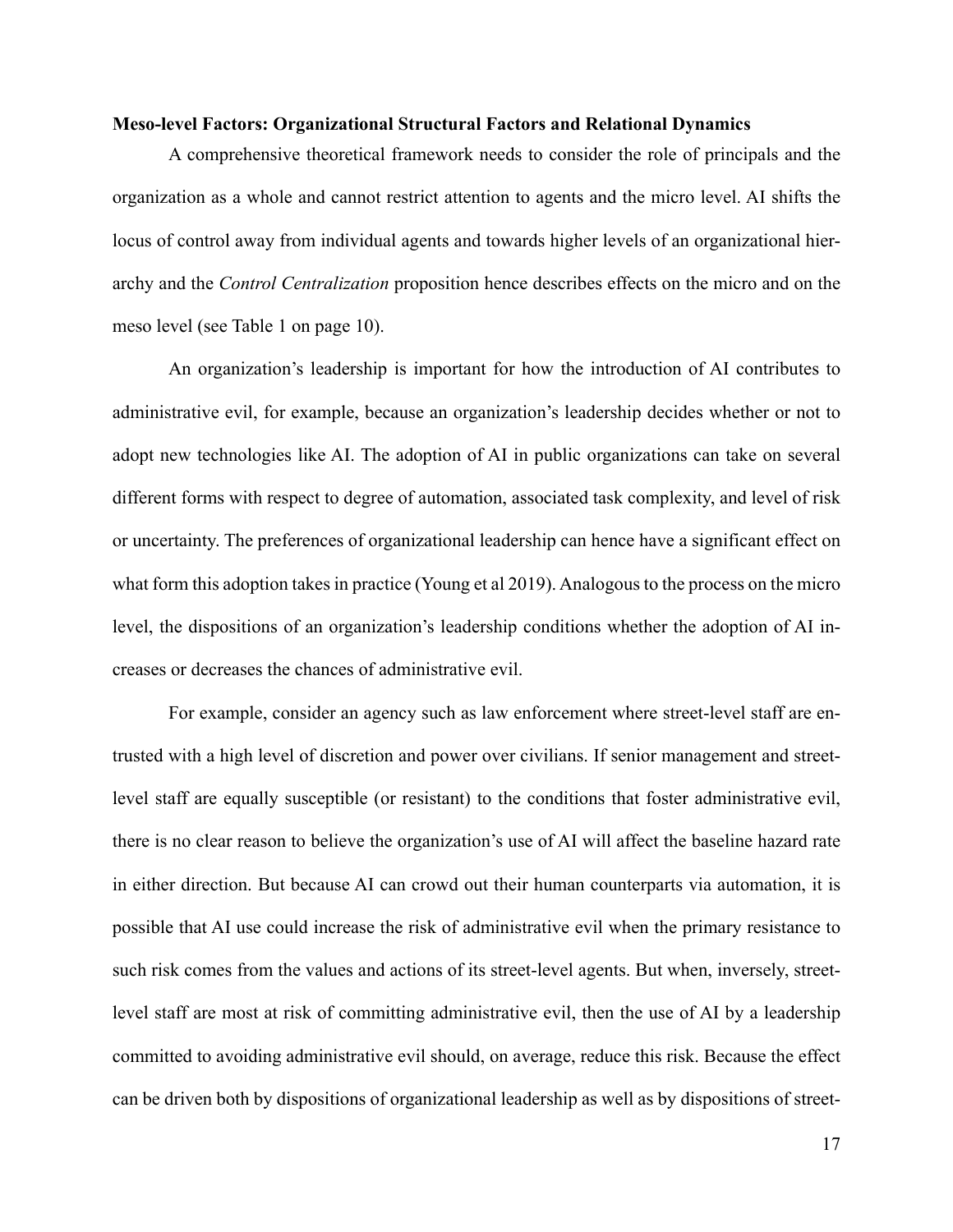level agents, the proposition of *Control Centralization* operates at the meso as well as the micro level.

Although we hypothesize that the adoption of AI centralizes control – because it centralizes decision-making power – the adoption may yet reduce control in the specific sense that AI are difficult to interpret and that their decisions can be hard to explain. One of AI's principal advantages over human agents is its ability to analyze large, high-dimensional, and complex data. Unfortunately, this advantage comes with an inherent tradeoff: As its ability to process complex data increases, an AI system becomes harder to audit.<sup>7</sup> The most powerful AI are often the least understandable with respect to their decision-making process *ex post* (Weld and Bansal 2019)*.* This suggests that information-based agency problems are likely to materialize in a way that may lead to administrative evil. The organization can be seen as the principal, the AI system as the agent and the lack of interpretability as an information asymmetry.

For illustration, consider the implementation of an AI system in our hypothetical social services organization where the system monitors the behavior of disability benefit recipients to detect fraud. But insofar as the AI system is not interpretable, and that automation bias can lead many in an organization to implicitly trust machine judgement as superior to human judgement (Hoff and Bashir 2015; Parasuraman and Manzey 2010; Dzindolet et al. 2003), classification errors become increasingly difficult to rectify (O'Neil 2016; Eubanks 2018). Type I Errors, that is false positives where an innocent benefits recipient is identified as engaging in fraud, are bound to occur but might be less likely to be recognized and rectified. Analyzed through the lens of agency theory,

<sup>7</sup> For example, an AI system based on a decision tree algorithm generates decision outputs that are relatively easy to understand *ex post*; one can navigate the various decision branches and their associated weights to understand the underlying logic. However, decision tree-based models are poorly optimized for dealing with more complex data, especially when the potential correlates between data points are not known *a priori*.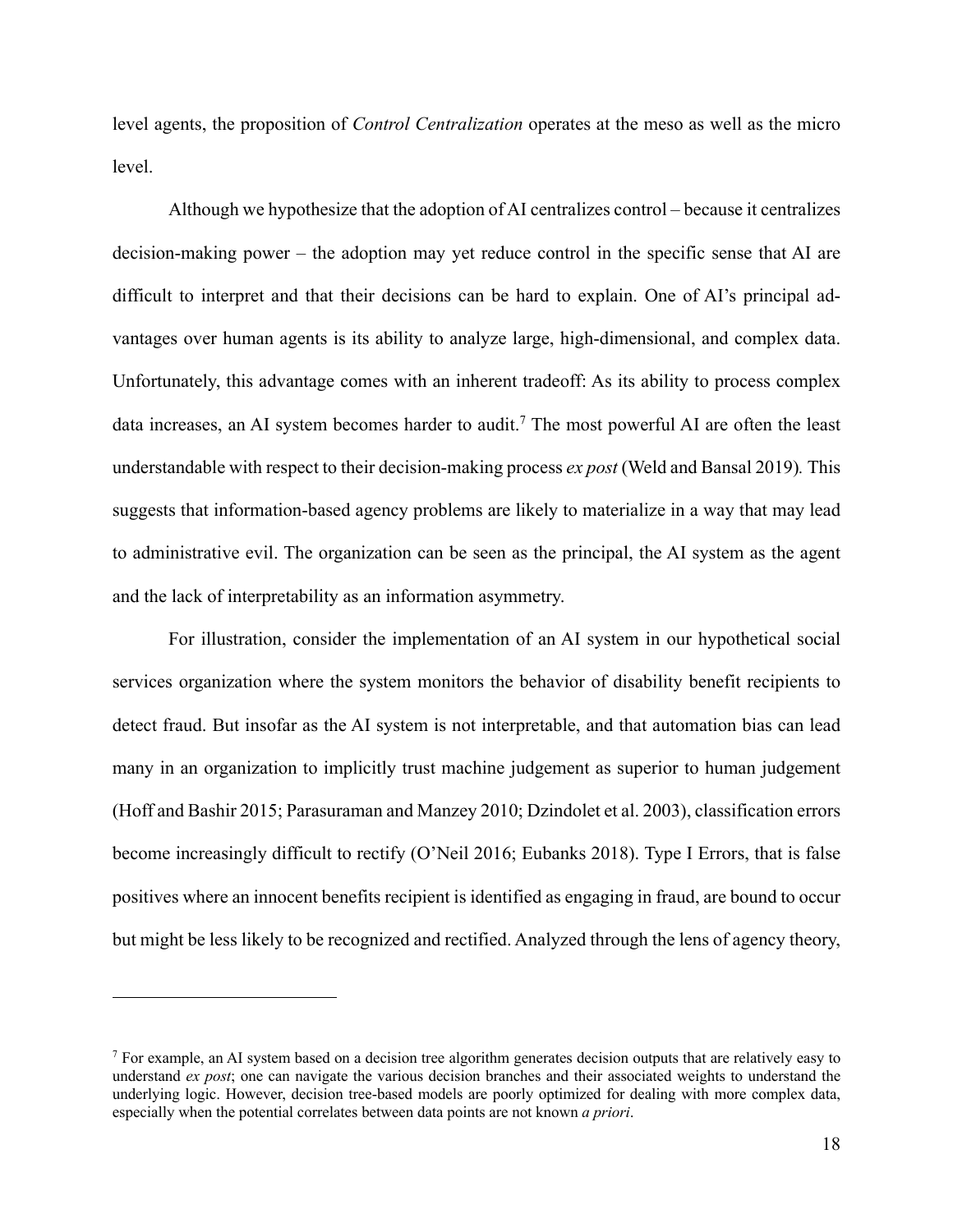this is a problem of moral hazard: the agent has behaved in a way that is at odds with the principal's stated objectives, but information asymmetries make it costly for the principal to notice or understand the discrepancy. Thus,

**Technical Inscrutability:** AI can increase the chance of administrative evil because it masks decision making (due to increased complexity and decreased transparency): AI lacks explainability or requires technical expertise to understand decisions.

This form of moral hazard and its implications for administrative evil also contribute to the problem of goal displacement. Goal displacement occurs when organizations pursue intermediate and easily measurable goals instead of their originally intended but relatively unmeasurable goals. This often inadvertently leads to worse performance in terms of the originally intended goals (Lavertu 2016; Moynihan 2008). More relevant for our purposes, goal displacement may lead to administrative evil, even if only to minor forms of evil. Suppose an AI system is tasked with assigning benefit recipients with the appropriate benefit amounts. Suppose further that the system is designed to set the lowest benefit rate that meets statutory obligations.<sup>8</sup> For some benefit recipients, the AI agent may identify a positive correlation between lower immediate benefit rates and greater long-term cost savings, and it may thus begin to systematically assign more recipients lower average benefit amounts when the system could have used administrative discretion to assign increased benefits. But suppose that the long-term cost savings are in part attributable to the fact that these recipients died earlier than they would have if they had received increased benefits. In pursuit of the intermediate and more easily measurable goal of cost savings over time, the AI system minimized benefits levels as low as legally possible by indirectly maximizing recipient's mortality. In

<sup>8</sup> This is not uncommon in human-facilitated social benefit calculation, particularly in the anglosphere.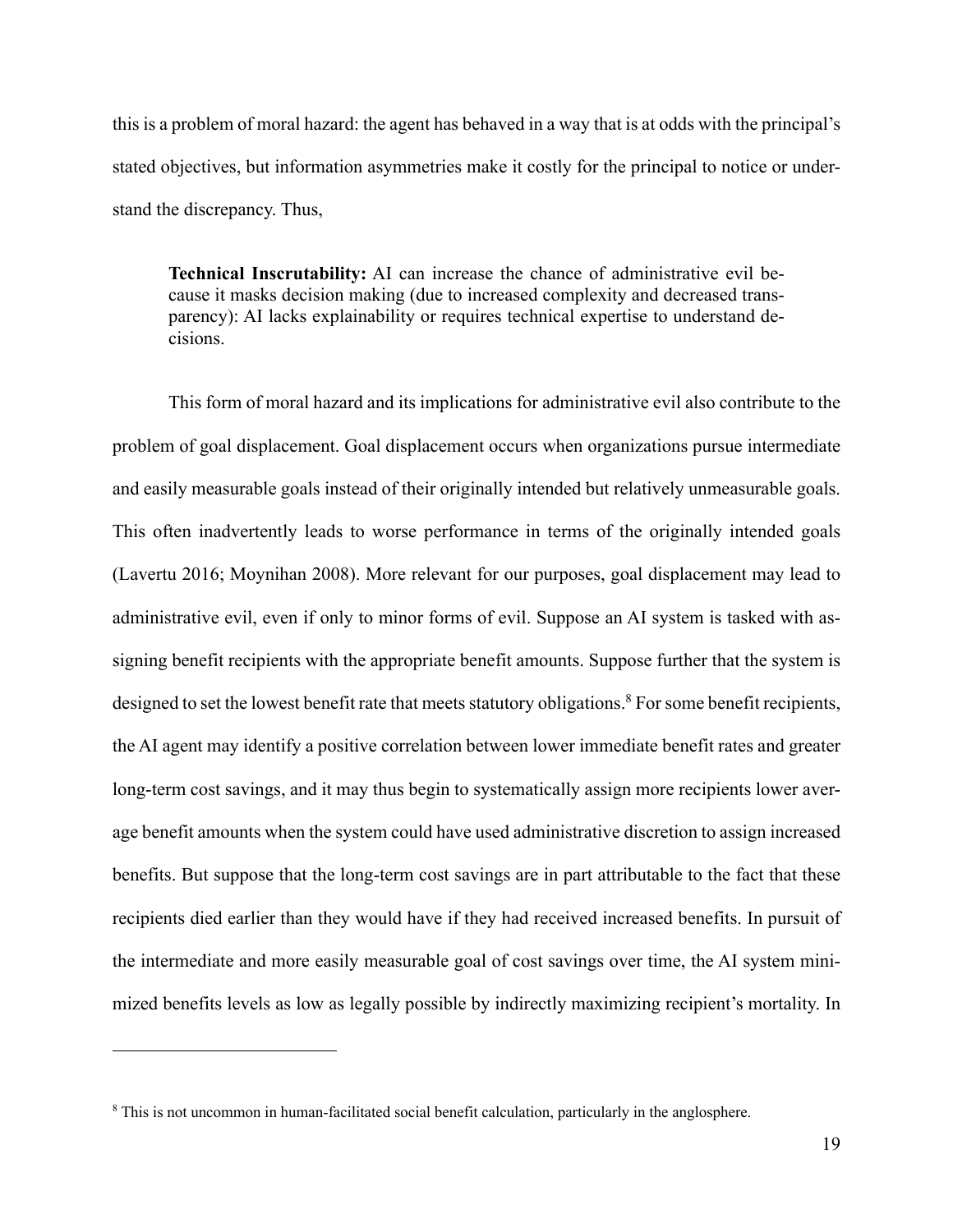fact, AI agents demonstrate goal-displacing behavior to the extent that the field of AI research has its own associated terminology: *reward hacking* (Amodei et al. 2016). Thus,

**Organizational Value Misalignment:** AI can increase the chance of administrative evil by increasing organizational goal displacement.

This hypothetical situation highlights how AI systems can facilitate administrative evil through goal displacement. The AI system contributed to the untimely death of benefit recipients by executing on its intermediate goal of minimizing costs. This problem is exacerbated by AI's singular capacity to identify complex correlations in high-dimensional data and its fundamentally *inhuman* reasoning.

However, this same characteristic of AI systems that may facilitate administrative evil can also be leveraged to combat it – when organizations design and implement AI systems properly. For the hypothetical social service organization, this use of AI would be tailored towards identifying the same correlates that led to goal displacement in the previous example, but this information would then be used to adapt and refine organizational decision making and processes to minimize or eliminate the risk of administrative evil in the form of contributing to the premature death of benefit recipients. As with *Control Centralization*, this leads us to propose that the proposition of *Harm Discovery* also operates at both the meso and micro levels:

**Harm Discovery:** AI can decrease the chance of administrative evil by improving the information available to agents about potential harmful consequences associated with the decision, for example by revealing new correlations between decisions and outcomes.

Yet even when an organization's decision to adopt AI is made with the best intentions – indeed, irrespective of the intention altogether – the risk of administrative evil can increase from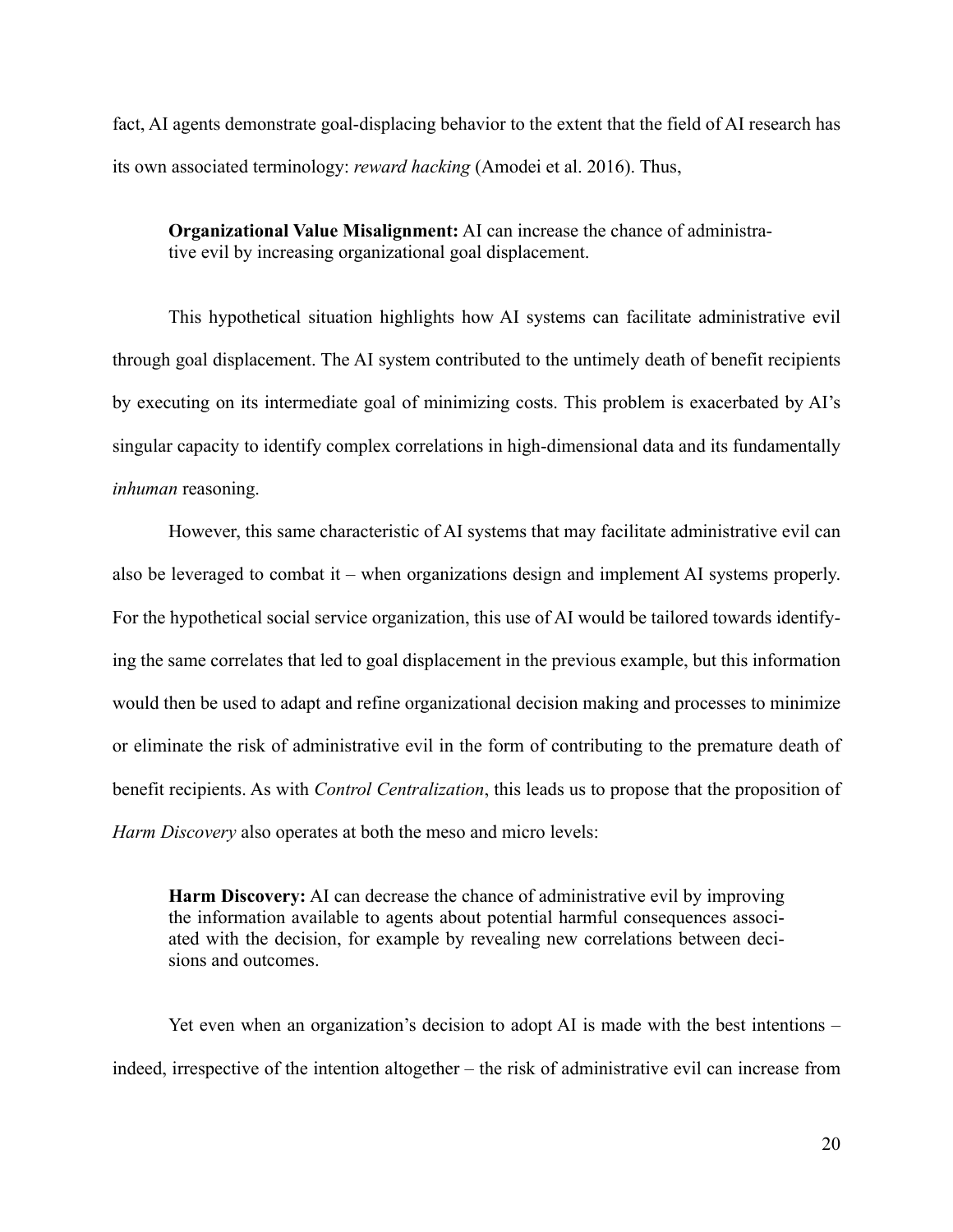AI adoption because AI can introduce or intensify decision-making biases that mask administrative evil and facilitate moral inversion. For example, a necessary precondition for the proposition of Harm Discovery to hold is that there are sufficient quantitative (and more specifically, machinereadable) data available for AI to identify the appropriate patterns correctly and reliably. Despite the exponential growth of ICTs in the late  $20<sup>th</sup>$  and early  $21<sup>st</sup>$  centuries, which has made AI increasingly capable and useful, many forms of data and information remain unquantifiable and, therefore, unusable by AI.

When these unquantifiable data are also the primary subject of interest, organizations set on using quantitative approaches like AI must use whatever quantifiable data they can find – often referred to as "proxy variables" – even if they are a less accurate representation of the phenomenon of interest. This tradeoff necessarily introduces the risk of both masking administrative evil and facilitating moral inversion. Proxy variables may mask administrative evil when they are related to primary outcomes in a biased way or when they make harmful algorithmic bias harder to detect (Johnson forthcoming). The extent to which using proxy variables is problematic is usually extremely difficult to measure; if it were easier there would be no need for proxy variables in the first place.

Consider the example of health. Health cannot be directly measured but needs to be operationalized. The severity of chronic conditions of a patient – one important constituent of health – are usually measured based on the medial expenditures caused by this patient (not paid by them) over a given time. Recent research has shown that this proxy variable for health masks a racial bias (Obermeyer et al. 2019). A risk-scoring AI system is used by hospitals to determine which patients with chronic conditions should be included in a special treatment program. This AI system predicted health in terms of medical expenditures accurately and fairly. But the AI system was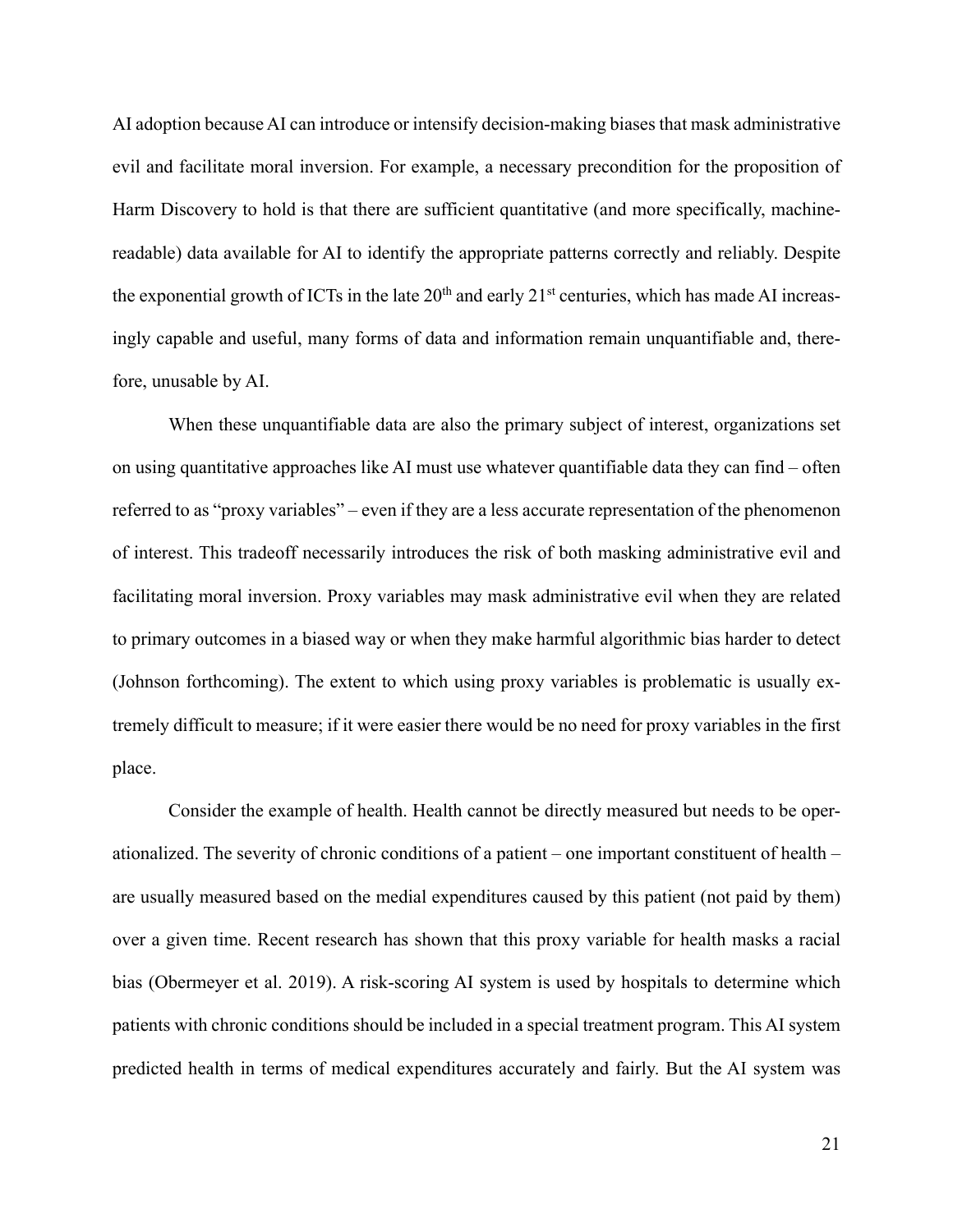biased in that African American patients were much less likely to be suggested for inclusion in the special treatment program than white Americans with the same underlying chronic conditions. This bias in the prediction was due to the fact that how medical expenditures are accrued differs between racial groups. An African American patient generally accrues fewer medical expenditures compared to a white American with the same underlying chronic conditions. Unfortunately, underlying chronic conditions are difficult to measure and to aggregate (because of the highly sensitive nature of the data). Hence medical expenditure was used as a proxy variable. Thus,

**Quantification Bias:** AI can increase the chance of administrative evil by reducing the amount or quality of data brought to bear for a decision: AI requires and reinforces a belief in the primacy of quantitative data that excludes other forms of information unless they can be readily and systematically quantified.

The underlying motivations that drive organizations to use second-best proxy variables also expose them to a more generalized risk of facilitating administrative evil. This occurs when they choose to use AI although it might not be the best available option, or when the use of AI introduces new harms or magnifies existing ones. Such an over- or mis-use of AI in pursuit of organizational objectives is more likely to take place when the organization identifies AI as a powerful and useful tool without deep understanding of how the technology works. The technology might then not fit a given task. Similarly, an organization may not properly understand the context of the task and still rely on AI despite this lack of contextual understanding. Both of these issues can be further exacerbated when the organization faces either normative or mimetic isomorphic pressure from its peer or neighbor organizations to adopt AI solutions (DiMaggio and Powell 1983; Jun and Weare 2011).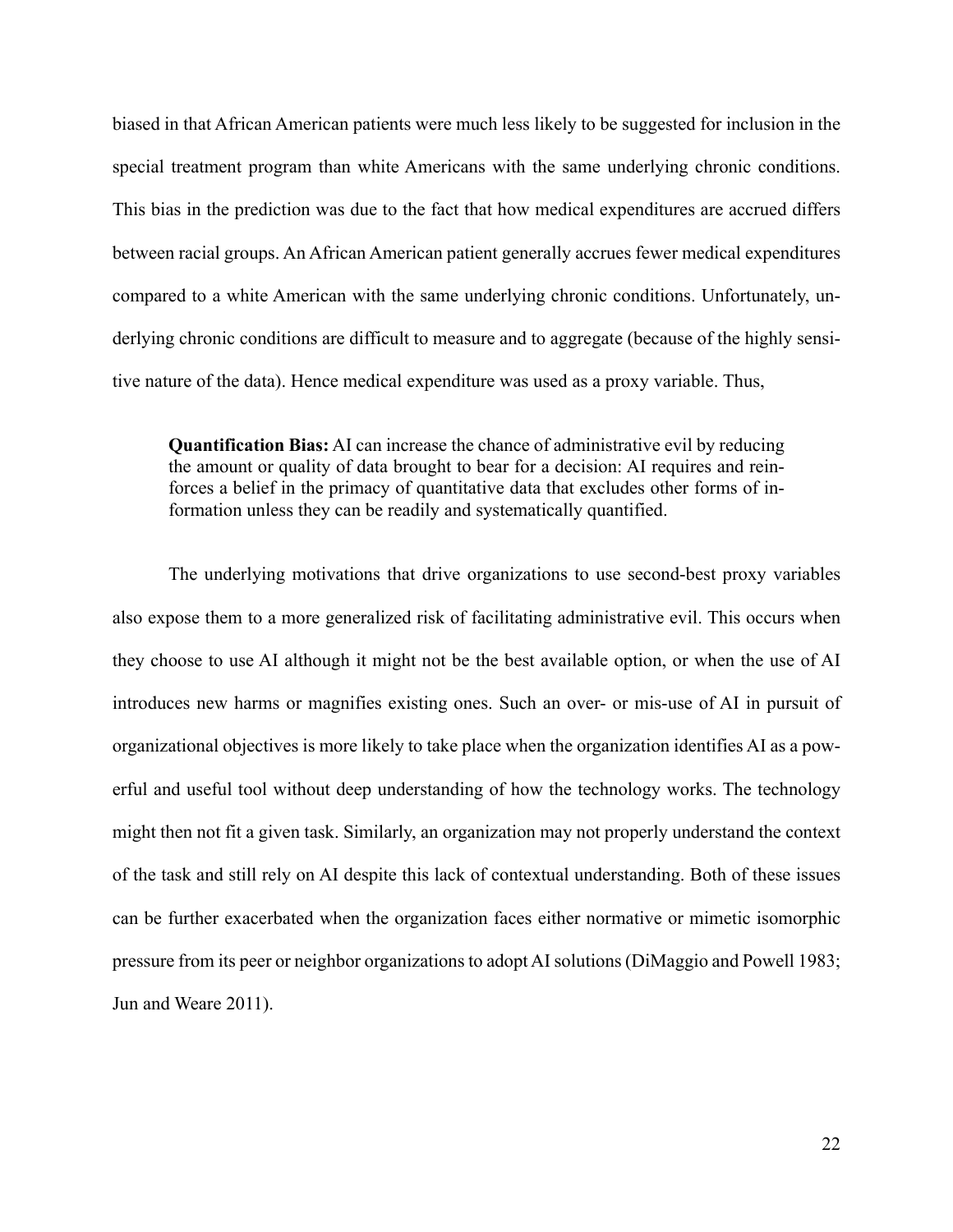Finally, organizations might adopt AI solutions without assessing potential risks. For example, facial recognition systems are widely used despite varying significantly in accuracy depending on the shades of one's skin (Buolamwini and Gebru 2018). Nevertheless, classifications of such facial recognition systems have already been used to make false arrests (Hill 2020). Both – the tendency to adopt AI despite problems and to yield to the judgments of AI systems – are key symptoms of *AI Exuberance*.

**AI Exuberance:** AI can increase the chance of administrative evil because it (1) introduces the risk of automation bias; (2) thrives within the cultural ideology of technological rationality; and therefore (3) may be enthusiastically deployed without appropriate testing or to address an issue for which AI is not the optimal available solution.

In sum, on the meso level, AI may increase the risk of administrative evil through *Quantification Bias*, *Organizational Value Misalignment*, *Technical Inscrutability* and *AI Exuberance*. AI may decrease the risk of administrative evil through *Harm Discovery* and it may increase or decrease the risk of administrative evil through *Control Centralization* depending on the relative dispositions of organizational leadership.

#### **Macro level: Cultural**

The theory of administrative evil identifies two cultural patterns as contributing to administrative evil: a culture of technical-rational problem solving and a "scientific-analytical mindset." We argue that AI may worsen the contribution of each of these cultural patterns to administrative evil.

Technical-rational problem solving refers to the tendency of framing and implementing policy as solution to problems. The theory of administrative evil objects to this that many social issues "transparently do not fit this image of discrete problems that can be solved once and for all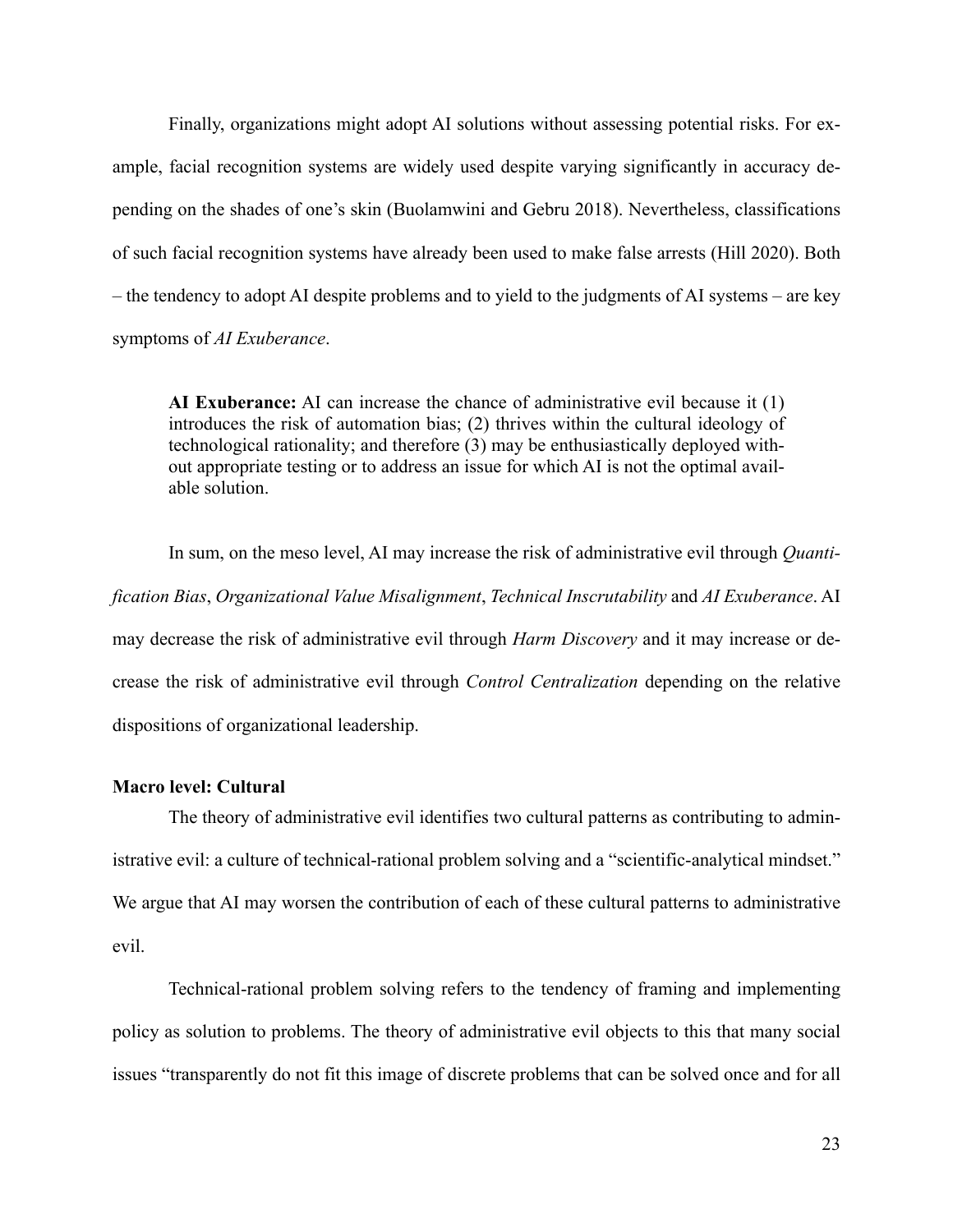with analytic methods (Balfour, Adams, and Nickels 2020, 87)." One example is poverty. While reducing poverty may be a laudable goal, poverty is a complex, multi-faceted, enduring feature of the human condition. There has never been a moment when poverty was "solved." The realities of the condition of poverty simply do not easily reduce to an analytically-derived policy solution. This pattern of technical-rational problem solving is a form of masking. Pressing issues risk not being recognized correctly.

This enables administrative evil in two ways. First, technical-rational problem solving enables administrative evil through inaction. Technical-rational problem solving encourages a certain blindness towards any issue that cannot be framed as problem and any intervention that cannot be framed as a solution. For example, without a clear solution and elimination of the condition of poverty, poverty itself becomes a less troubling concept. Without a clear solution, inaction dominates. Second, as observed for a similar mechanism on the meso level, technical-rational problem solving enables administrative evil when a purported solution is deployed that is inappropriate for the issue at hand.

AI systems are perceived to be a powerful solution and may be easier to market and procure than non-AI alternatives. Moreover, because AI systems are perceived to be a very general solution that could help with many different kinds of problems, such systems will be considered in many different domains.<sup>9</sup> If AI is perceived to be more powerful and more general, then this could enable an insufficient attentiveness to the requirements of a given policy issue and thereby result in the deployment of technologies that are inappropriate or even defective given the task at hand. This is a further aspect of the *AI Exuberance* proposition.

<sup>9</sup> In this way, the perception of AI can be likened to the law of the instrument, which is often captured by the statement "if all you have is a hammer then everything you encounter looks like a nail."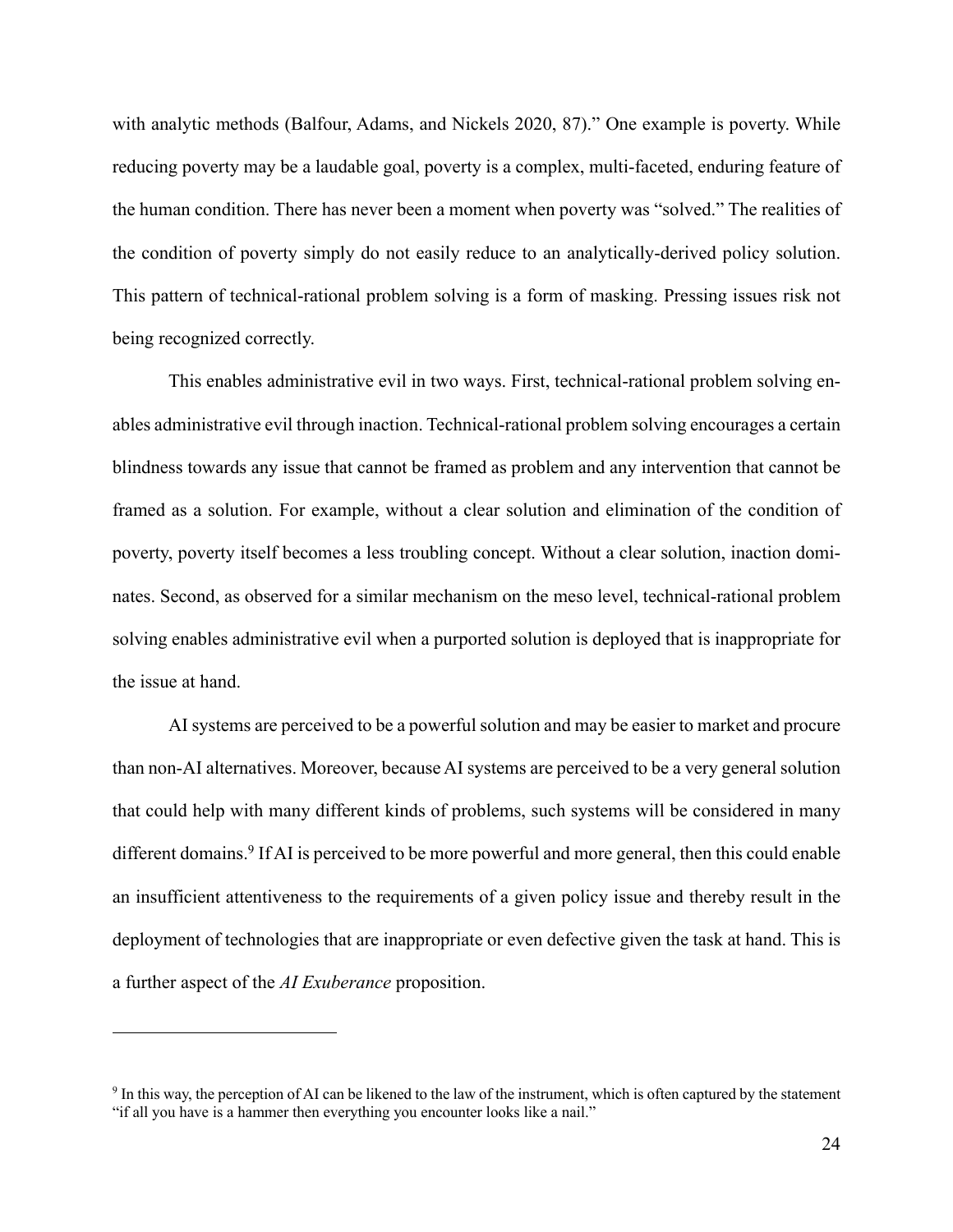In addition to the problem of masking, in terms of the theory of administrative evil, the *AI Exuberance* proposition identifies a problem of moral inversion. AI is framed as a powerful and effective new tool that symbolizes progress and expertise, when in fact it may be ineffective or even do harm. In a discussion that is immediately applicable to AI, the theory of administrative evil postulates that the invitation to do evil might come as an invitation for an expert role. AI in this case is the expert invited to do something only on the basis of perceived expertise, and their judgments are uncritically assigned credence on the same basis.

A similar critique has recently been put forth under the name of "solutionism" (Morozov 2014). Solutionism is a habit of thought in which individuals tend to seek technological fixes for social problems. Such technological solutions to social problems lack awareness of important social aspects in a way that threatens the success of the proposed solution. One prominent example of this is the initiative of one laptop per child. The one laptop per child initiative sought to remedy global poverty through education and was premised on the assumption that potential for educational attainment in the developing world can be unlocked by equipping every child with a laptop and internet access. This approach is considered to have failed (Kraemer, Dedrick, and Sharma 2009; Warschauer and Ames 2010).

The second cultural pattern that the theory of administrative evil identifies as enabling administrative evil is that of the "scientific-analytic mindset." In this diagnosis it references the work of Mannheim (1940) vis. "functional rationality," or Horkheimer (1947) vis. "instrumental reason". Framing something as scientific can be a form moral inversion to mask harm. Specifically, for the purposes of AI, we understand the "scientific-analytic mindset" as one that strives for and valorizes quantification and precise numerical measurement.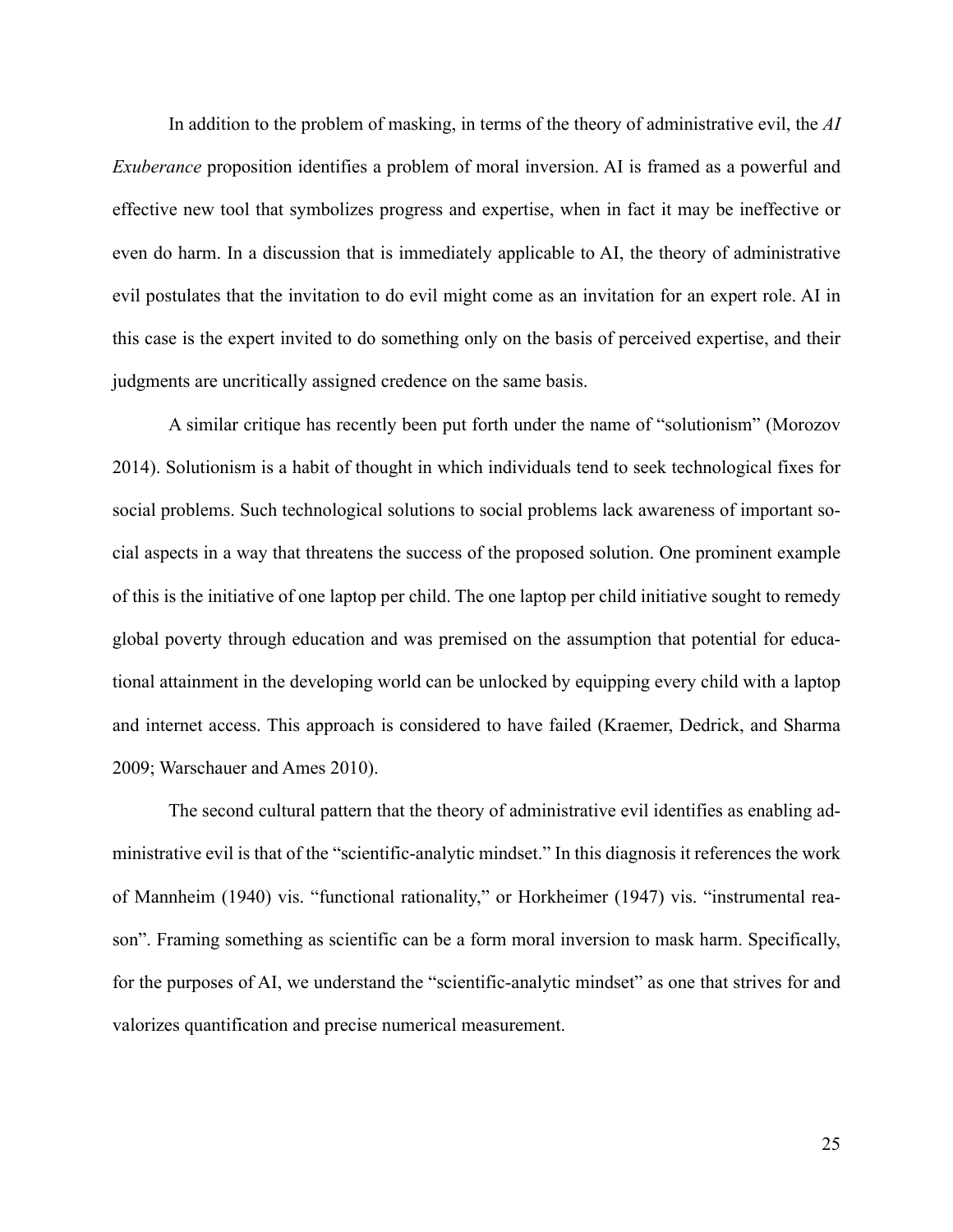In addition to problems on the meso level that we already mentioned, quantification and measurement can lead to several problems on the macro level that are well explored in philosophy, science and technology studies (STS), and in the sciences themselves (Hausman, McPherson, and Satz 2016; Mesquita 2019). For example, categories such as health, crime and sex may be socially constructed. Measuring variables that are socially constructed is hence subject to a reflexivity and the measurement itself may interact with what is measured.

The "scientific-analytic mindset" may unjustifiably increase the belief that quantitative data – and proxy variables in particular – are a simple and unproblematic representation of an underlying feature that is, instead, complex, messy and vague. Because AI deals in quantification and numerical representation and feature engineering, it may increase the chance of administrative evil through masking and moral inversion.

Moreover, A lesson from feminist philosophy of science and the ethics of data science is that AI systems reflect subtle choices of models and measurement methods as well as empirical design (Johnson forthcoming). AI becomes an enabler of administrative evil when this lesson is disregarded and when, instead, the recommendations by AI become arguments in favor of policies only because they carry the predicate of being "scientific" or the alleged necessity of being "dictated by science."

We hypothesize that similar mechanisms of masking and moral inversion may be prominent in the case of AI, and that this is as much a cultural phenomenon as it is the product of any one decision to adopt and use AI. Whereas the overlooked lesson more generally is that it is wrong to think of something "dictated by science," in the case of AI the analogue of this idea is that it is wrong to think of something being "dictated by data." Thus,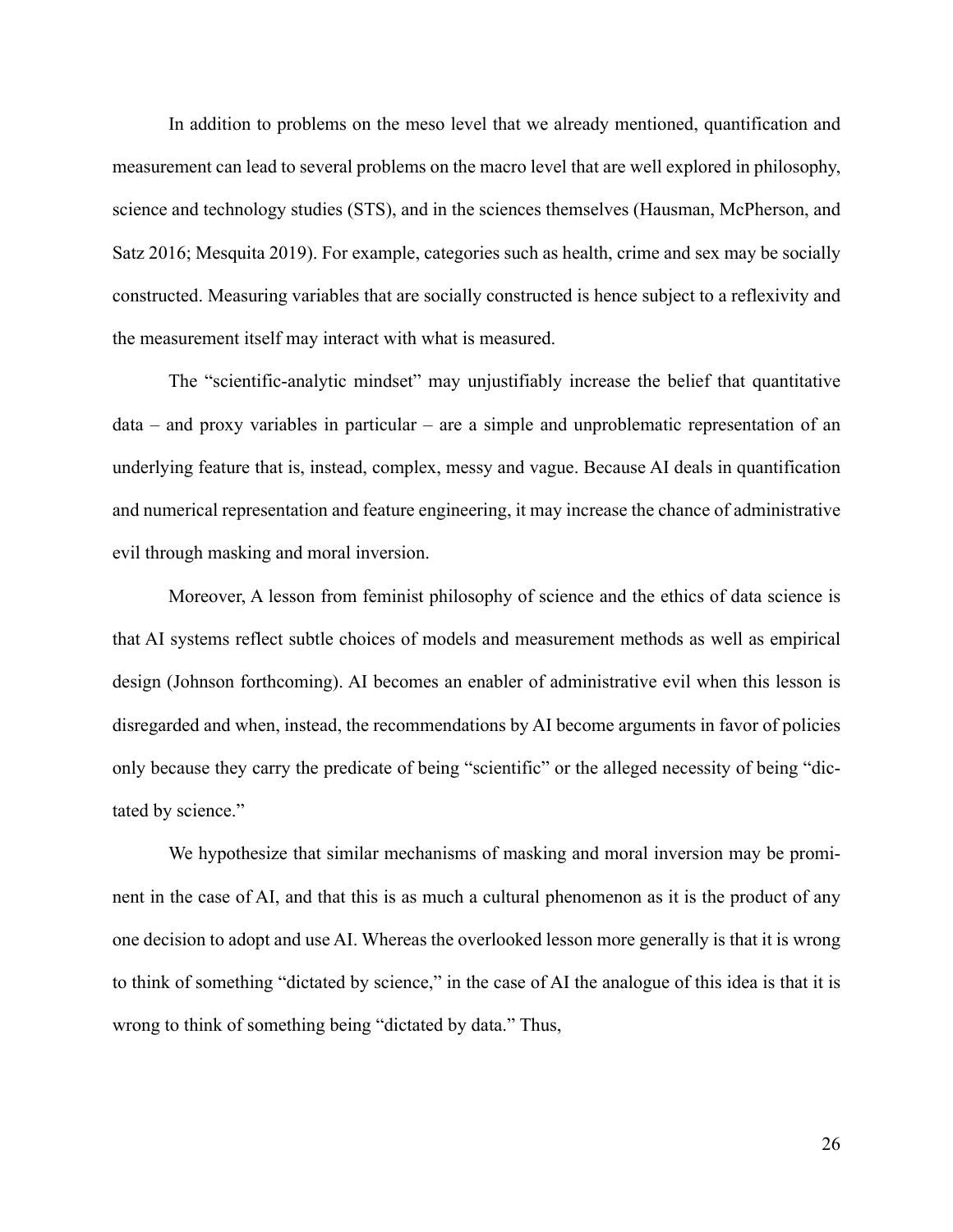**Quantification Bias:** AI can increase the chance of administrative evil by reducing the amount or quality of data brought to bear a decision: AI requires and reinforces a belief in the primacy of quantitative data that excludes other forms of information unless they can be readily and systematically quantified.

In summary, on the macro level, AI may increase the risk of administrative evil in two ways – relating to how AI and how policy domains are seen. First, the *AI Exuberance* proposition rests on projecting AI as a powerful "intelligent" and general problem solver. This projection can be a form of masking and moral inversion concealing the harms that come from a careless or uncritical deployment of AI – evil is masked by how we see AI. Second, the *Quantification Bias* proposition expresses an over-valorization of numerical measurement and quantification. Quantification Bias restricts the domain of policy to tractable problems. Here, evil is masked by how we see the world. AI fits and may even entrench this quantitative outlook.

### **Discussion**

The use of AI for administrative decision making has direct implications for the risk of administrative evil. To make this argument, we have extended the theory of administrative evil in two ways. First, we have clarified and detailed the causal pathways that the theory postulates in agency theoretic terms. Second, we located the relevant units of analysis on the individual (micro), organizational (meso), and cultural (macro) level.

We have formalized six propositions to advance our understanding of the effects that AI has in the public sector. Three of these propositions relate to the amount and quality of information available for decision making; in this sense, these three are descriptive propositions. The other three propositions relate to decision-making policies, values, and attitudes, and they are hence normative. Table 1 above identifies the units of analysis, that is, the levels at which we expect AI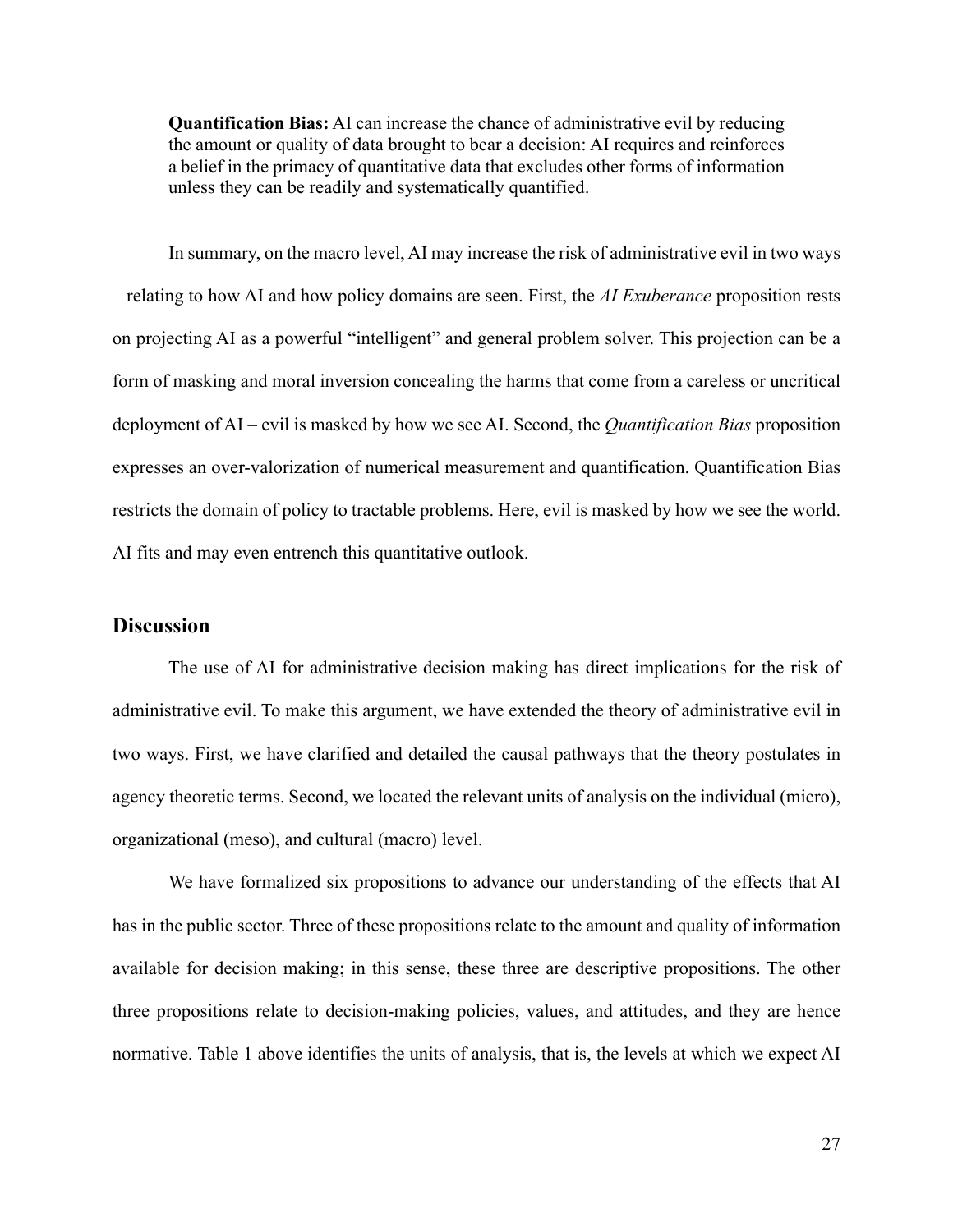to affect the risk of administrative evil in public organizations. Table 2 below lists all six proposi-

tions. This ethical framework, in addition to advancing our understanding of the effects of AI, may

guide future empirical and theoretical research and it may inform deliberation and decision mak-

ing.

# **Table 2: Summary of all propositions**

### **Descriptive: Propositions about amount and quality of available information**

**Harm Discovery:** AI can decrease the chance of administrative evil by improving the information available to agents about potential harmful consequences associated with the decision, for example by revealing new correlations between decisions and outcomes.

**Technical Inscrutability:** AI can increase the chance of administrative evil because it masks decision making (due to increased complexity and decreased transparency): AI lacks explainability or requires technical expertise to understand decisions.

**Quantification Bias:** AI can increase the chance of administrative evil by reducing the amount or quality of data brought to bear a decision: AI requires and reinforces a belief in the primacy of quantitative data that excludes other forms of information unless they can be readily and systematically quantified.

**Normative: Propositions about attitudes and values**

**AI Exuberance:** AI can increase the chance of administrative evil because it (1) introduces the risk of automation bias; (2) thrives within the cultural ideology of technological rationality; and therefore (3) may be enthusiastically deployed without appropriate testing or to address an issue for which AI is not the optimal available solution.

**Organizational Value Misalignment:** AI can increase the chance of administrative evil by increasing organizational goal displacement.

**Control Centralization:** AI consolidates discretion at higher levels of organizational hierarchy and thereby moderates the risk of administrative evil; the direction of its moderation is a function of whether organizational leadership is more or less predisposed to commit evil than street-level staff.

These propositions point out avenues for empirical research. Whereas some propositions,

such as *AI Exuberance*, may find some support in existing studies on automation bias, econometric

approaches to model innovation diffusion could test for and improve our understanding of the risks

of *AI Exuberance*. Moreover, propositions such as *Control Centralization* are squarely in the ball-

park of public administration and ripe for empirical analysis. Lest we fail to heed our own warning

about quantification bias, we should note that qualitative techniques like ethnographies or in-depth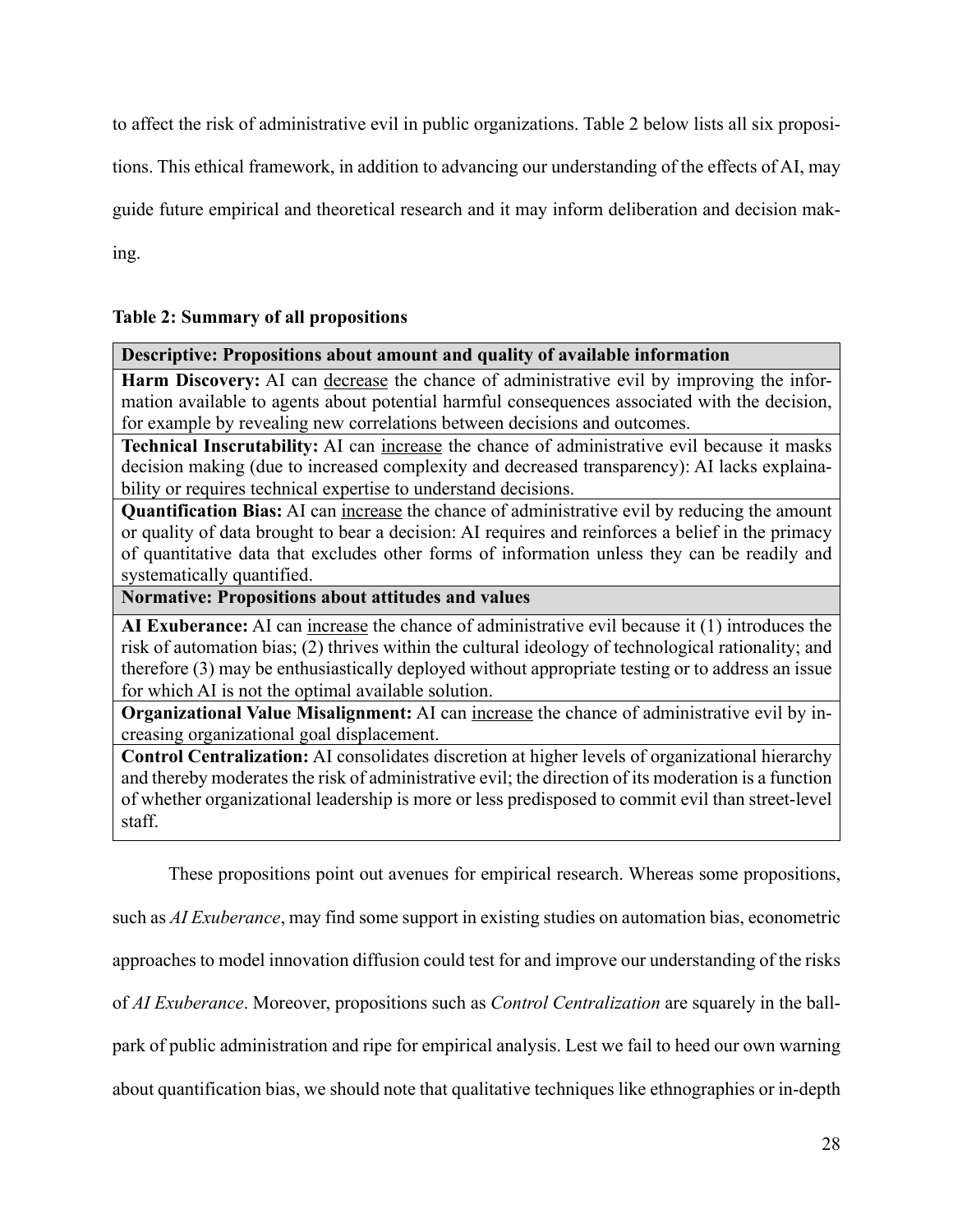case studies may be best suited for testing propositions like *Control Centralization*, *Organizational Value Misalignment*, or *Quantification Bias*. Experimental techniques, both with human subjects and through computer modeling, could bring insights from cross-disciplinary collaboration to bear on matters of public administration.

Assuming that these propositions are plausible, they carry implications for public administrators and may inform deliberation and decision making. Relating to the three levels of analysis, our propositions address a practitioner in one of three roles: as a bureaucrat and individual decision maker in a public organization (micro level); as a manager of a division or team in such an organization (meso level); or as a citizen of his or her country (macro level). In what follows we highlight the key practical upshots of our analysis.

Individual decision makers are likely going to see their discretion decreased as per the *Control Centralization* proposition. As AI takes over increasingly more tasks, the practical problem comes to the fore of how the role of the individual decision maker changes in response. Our *Harm Discovery* proposition suggests that a future role for individual bureaucrats might be to audit and oversee the operation of AI systems – potentially utilizing further AI systems. This opportunity to evolve the role of bureaucrats however likely requires large, systemic changes to the ecosystem of statutory regulation, training opportunities, and individual incentives.

Our analysis has the most wide-ranging practical implications for managers in public organizations. Quantification might lead to administrative errors and administrative evil as our *Quantification Bias* and *AI Exuberance* propositions suggests. Quantification in general and AI in particular bear risks as such and contribute to the risk of goal displacement and to the value alignment problem as our proposition of *Organizational Value Misalignment* suggests. Both of these propositions – *Quantification Bias* and *Organizational Value Misalignment* – lead to one practical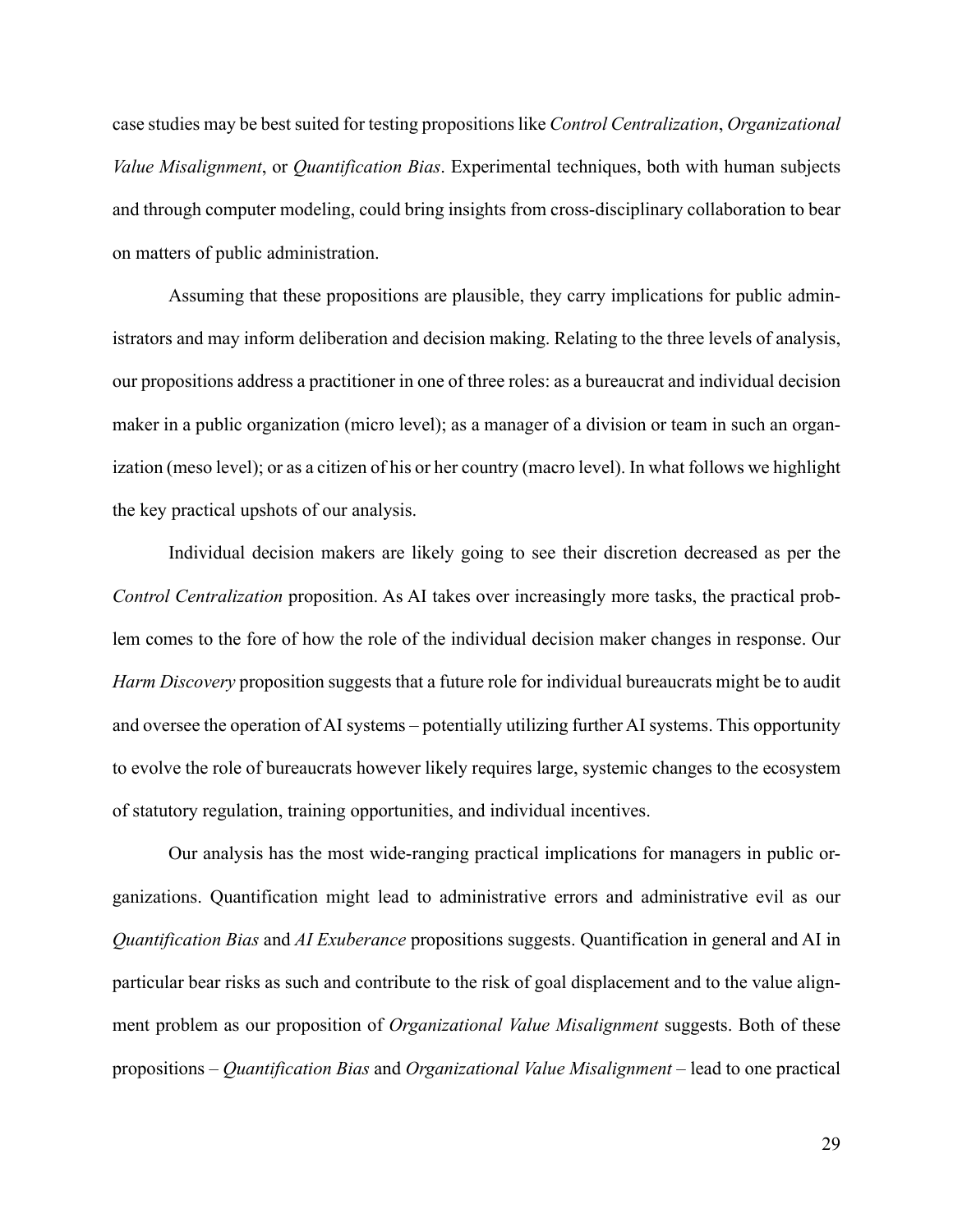upshot: AI has important in-principle limitations. In a slogan: Not everything that *could* be done by AI *should* be done by AI. Moreover, to make AI effective and safe, organizations likely require a high clarity of purpose. Managers in public organizations need to deliberate and articulate in unambiguous terms the goals, objectives, and costs of using AI. The importance of this practical upshot is heightened by what we call the *Technical Inscrutability* proposition, which highlights the risks that administrative errors and evils go undetected. Our *Harm Discovery* proposition may partially mitigate this risk as AI has the potential to identify administrative evil that would otherwise go unnoticed. Public managers need to actively plan to leverage the opportunity to use AI for this purpose. Finally, our *Control Centralization* proposition emphasizes that the impact of individual decisions is likely to increase. Since the direction of this effect can go either way, this raises the bar for self-reflection and ethical standards applied to public managers.

In the role as a citizen, our analysis offers two upshots to practitioners. First, our *Quantification Bias* proposition recommends an acknowledgement that not all outcomes can be easily measured. Albeit necessary, this acknowledgement is likely uncomfortable as it subsequently raises deep methodological challenges for the factual basis of public deliberation: How else, if not by quantification, can we even begin to address social challenges rigorously? Second, our *AI Exuberance* proposition motivates an important practical upshot across all three levels. Be it in a decision-making role, as a manager in a public organization, or as a citizen, each individual needs to check themselves against the pitfalls of the automation bias. Our hope is that the pernicious effects of the quantification bias and of AI exuberance can be mitigated with sufficient self-awareness of this phenomenon. Given the high stakes associated with AI and administrative evil, mitigating AI exuberance is of utmost importance.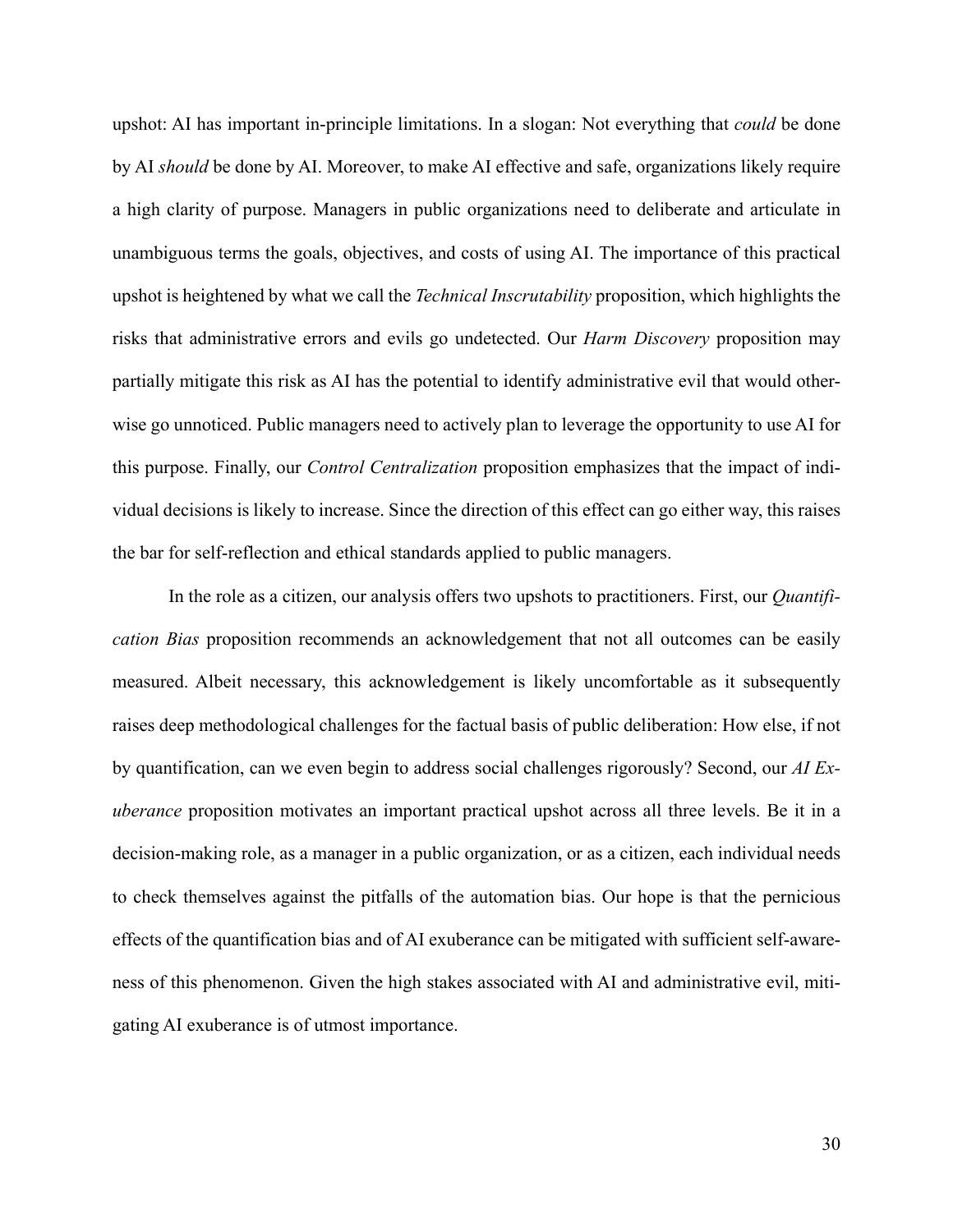# **Conclusion**

We first extend and then employ the theory of administrative evil to consider how the public sector's use of artificial intelligence may mitigate or create individual and social harms. The theory of administrative evil contends that bureaucratic systems subtly facilitate or cause evil because such systems are difficult to understand as a whole (the problem of masking), and because individual, organizational, and cultural factors may make harmful intermediate or final outcomes appear beneficial to their producers (the problem of moral inversion). Our contribution to the theory of administrative evil consists of clarifying its causal pathways both through the use of agency theory and by explicitly mapping said pathways to different units of analysis: individual attributes on the micro level; organizational factors on the meso level; and cultural factors on the macro level. We then develop both descriptive and normative propositions on AI's potential to increase or decrease the risk of administrative evil. These propositions include harm discovery, technical inscrutability, quantification bias, AI exuberance, organizational value misalignment, and control centralization.

While harm discovery highlights an opportunity for AI to decrease the likelihood of administrative evil, each of the following propositions highlights a causal pathway for AI to increase risk of administrative evil being committed by public organizations. *Ceteris paribus*, the use of AI by governments provides for decreases in transparency in decision making (technical inscrutability), increased reliance on quantitative data to the crowding out of other sources of information (quantitative bias), overreliance on AI as a tools even when it is dangerous or inappropriate (AI exuberance), misalignment of decision making values and organizational values (organizational value misalignment), and decisions that are centralized as to takeaway decision making authority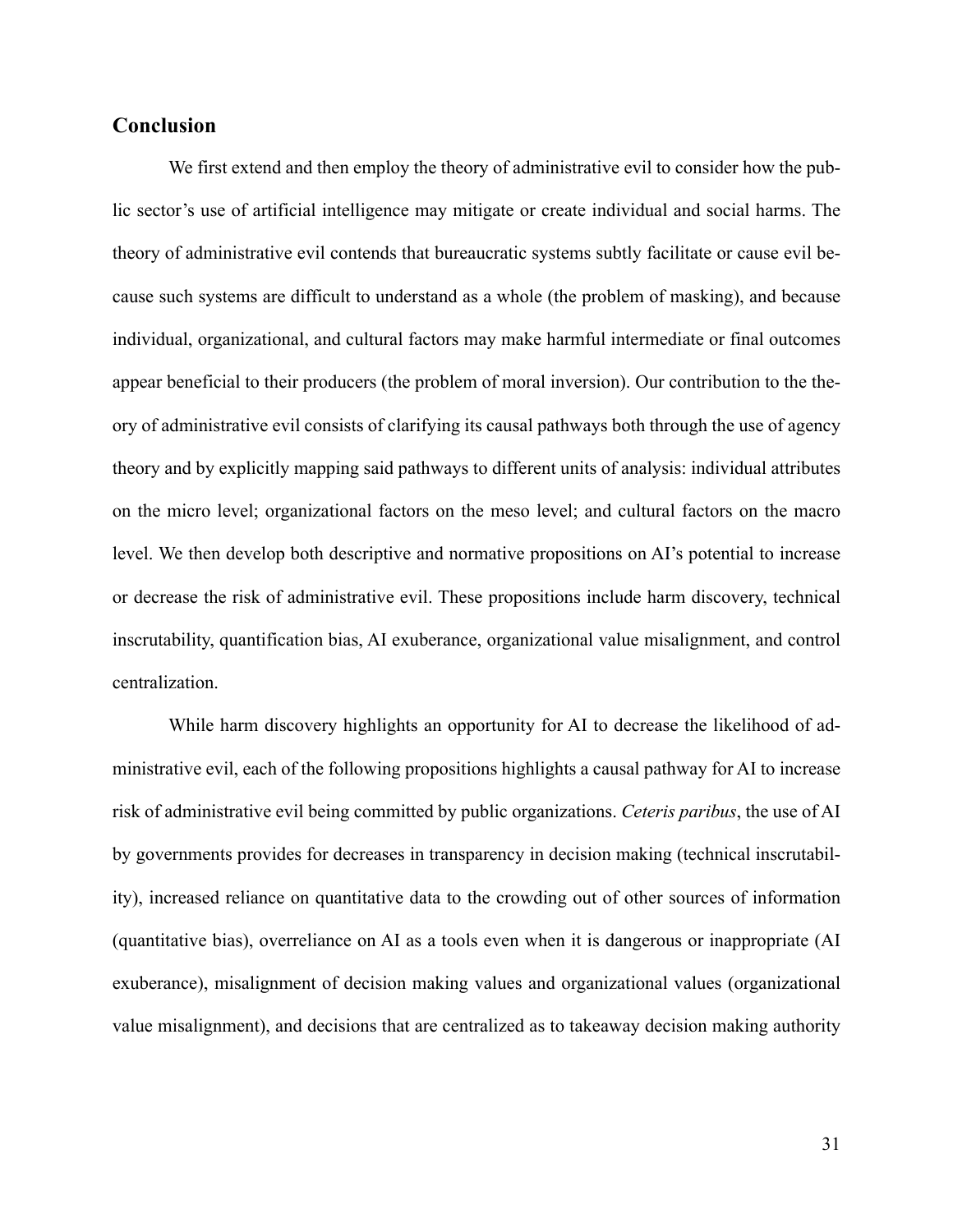from professionalized bureaucrats (control centralization). These propositions, taken together, constitute a clarion call of warning: Government use of AI will likely facilitate administrative evil without significant interventions and oversight before, during, and after AI's adoption and implementation.

The ethical framework that we present here may guide empirical research and inform practitioners' decision making to adopt and use AI. On the whole, the propositions suggest that if public managers and administrators desire to avoid administrative evil, they should exercise extreme caution when considering whether and how to adopt and implement AI. In particular, public managers should prioritize systems that only use AI when tasks are clearly understood; decision inputs are diverse; decision inputs and outputs are transparent as possible; and include clear statutory and cultural accountability for mistakes and unintended consequences on the part of system architects and the leadership that authorized its implementation. If these cautions are taken, then public organizations may enjoy the benefits of clever applications of AI that improve effectiveness, equity, and efficiency, rather than perpetuating administrative evils.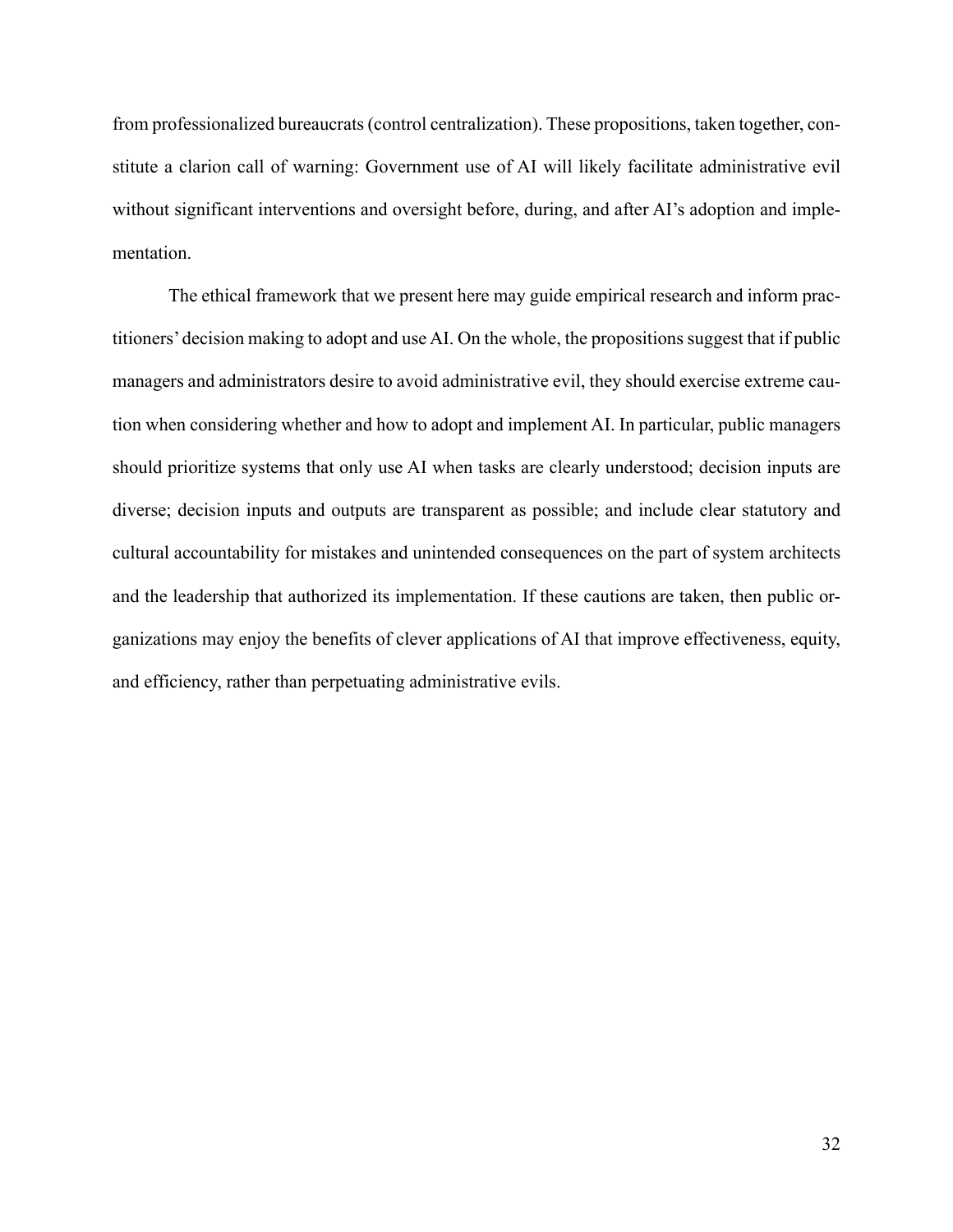### **References**

- Amodei, Dario, Chris Olah, Jacob Steinhardt, Paul Christiano, John Schulman, and Dan Mané. 2016. "Concrete Problems in AI Safety." *ArXiv:1606.06565*, 29.
- Angwin, Julia, Jeff Larson, Surya Mattu, and Lauren Kirchner. 2016. "Machine Bias." ProPublica. May 23, 2016. https://www.propublica.org/article/machine-bias-risk-assessments-incriminal-sentencing.
- Arendt, Hannah. 1963. *Eichmann in Jerusalem: A Report on the Banality of Evil*. New York: Viking Press.
- Arrow, Kenneth J. 1984. "The Economics of Agency. In Principals and Agents: The Structure of Business, Ed. John W. Pratt and Richard J. Zeckhauser, 1–35." Boston, MA: Harvard Business School Press.
- Balfour, Danny L., Guy B. Adams, and Ashley E. Nickels. 2020. *Unmasking Administrative Evil*. 5th ed. New York: Routledge.
- Berry, Frances Stokes, William D Berry, and Stephen K Foster. 1998. "The Determinants of Success in Implementing an Expert System in State Government." *Public Administration Review*, 293–305.
- Bertelli, Anthony M. 2012. *The Political Economy of Public Sector Governance*. Cambridge University Press.
- Bertelli, Anthony M., and Laurence E. Lynn. 2006. *Madison's Managers: Public Administration and the Constitution*. Baltimore: The Johns Hopkins University Press.
- Bostrom, Nick. 2014. *Superintelligence: Paths, Dangers, Strategies*. Oxford: Oxford University Press.
- Bovens, Mark, and Stavros Zouridis. 2002. "From Street-Level to System-Level Bureaucracies: How Information and Communication Technology Is Transforming Administrative Discretion and Constitutional Control." *Public Administration Review* 62 (2): 174–84.
- Bozeman, Barry, and Stuart Bretschneider. 1986. "Public Management Information Systems: Theory and Prescription." *Public Administration Review* 46 (November): 475–487.
- Brown, Trevor L., Matthew Potoski, and David Van Slyke. 2015. "Managing Complex Contracts: A Theoretical Approach." *Journal of Public Administration Research and Theory* 26 (2): 294–308. https://doi.org/10.1093/jopart/muv004.
- Buffat, Aurélien. 2015. "Street-Level Bureaucracy and e-Government." *Public Management Review* 17 (1): 149–61.
- Bullock, Justin B. 2019. "Artificial Intelligence, Discretion, and Bureaucracy." *The American Review of Public Administration* 49 (7): 751–61. https://doi.org/10.1177/0275074019856123.
- Buolamwini, Joy, and Timnit Gebru. 2018. "Gender Shades: Intersectional Accuracy Disparities in Commercial Gender Classification." In *Conference on Fairness, Accountability and Transparency*, 77–91. http://proceedings.mlr.press/v81/buolamwini18a.html.
- Busch, Peter André, and Helle Zinner Henriksen. 2018. "Digital Discretion: A Systematic Literature Review of ICT and Street-Level Discretion." *Information Polity* 23 (1): 3–28.
- Calder, Todd. 2018. "The Concept of Evil." In *The Stanford Encyclopedia of Philosophy*, edited by Edward N. Zalta, Fall 2018. Metaphysics Research Lab, Stanford University. https://plato.stanford.edu/archives/fall2018/entries/concept-evil/.
- Cummings, Mary. 2004. "Automation Bias in Intelligent Time Critical Decision Support Systems." In , 6313. https://doi.org/10.2514/6.2004-6313.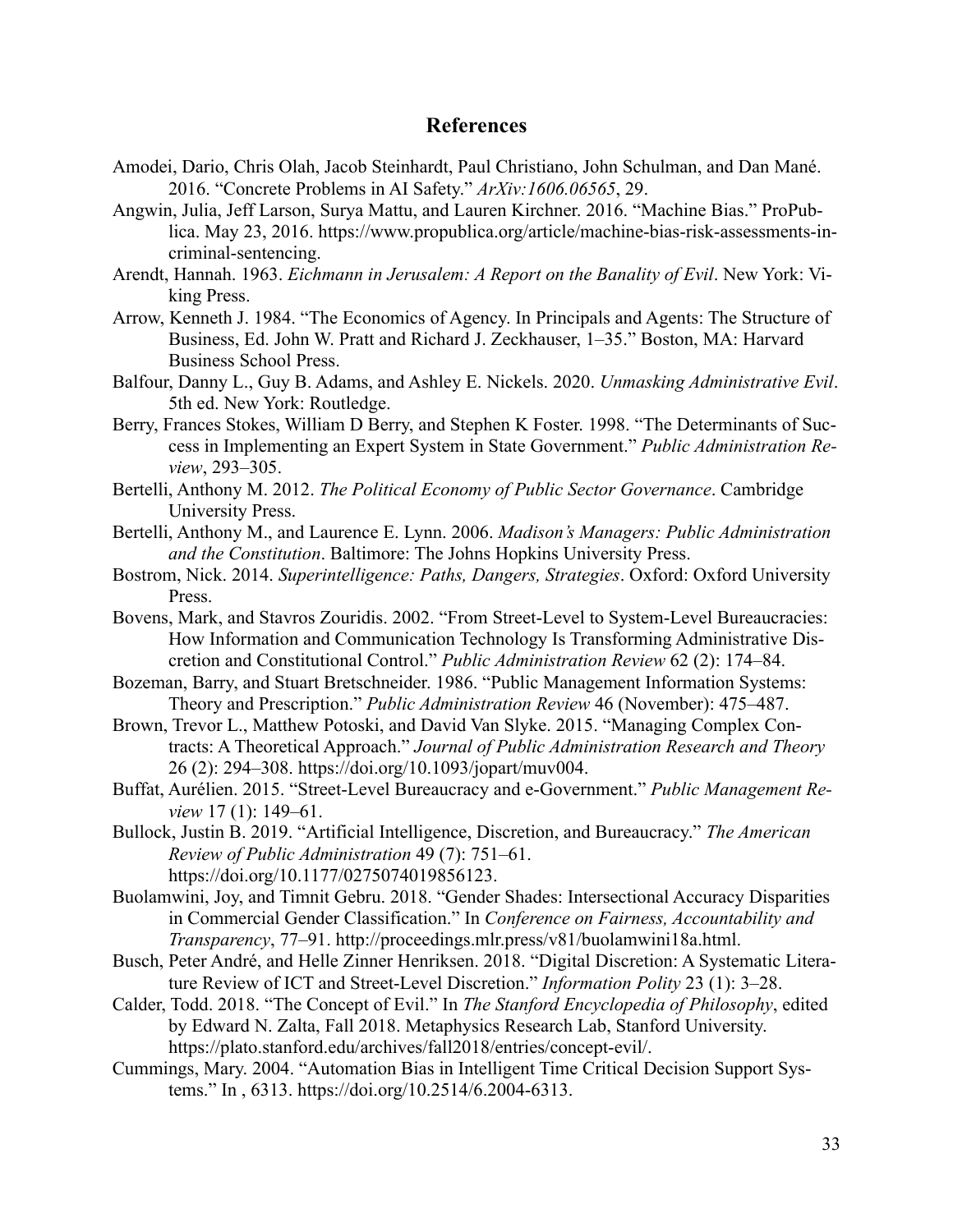- DiMaggio, Paul J., and Walter W. Powell. 1983. "The Iron Cage Revisited: Institutional Isomorphism and Collective Rationality in Organizational Fields." *American Sociological Review* 48 (2): 147–160. https://doi.org/10.2307/2095101.
- Drexler, K. Eric. 2019. "Reframing Superintelligence: Comprehensive AI Services as General Intelligence." 2019–1. FHI Technical Report. Oxford: Future of Humanity Institute, University of Oxford. https://www.fhi.ox.ac.uk/wp-content/uploads/Reframing\_Superintelligence\_FHI-TR-2019-1.1-1.pdf.
- Dzindolet, Mary T, Scott A Peterson, Regina A Pomranky, Linda G Pierce, and Hall P Beck. 2003. "The Role of Trust in Automation Reliance." *International Journal of Human-Computer Studies* 58 (6): 697–718.
- Eisenhardt, Kathleen M. 1989. "Agency Theory: An Assessment and Review." *Academy of Management Review* 14 (1): 57–74.
- Epstein, David, and Sharyn O'Halloran. 1994. "Administrative Procedures, Information, and Agency Discretion." *American Journal of Political Science* 38 (3): 697–722. https://doi.org/10.2307/2111603.
- Eubanks, Virginia. 2018. *Automating Inequality: How High-Tech Tools Profile, Police, and Punish the Poor*. St. Martin's Press.
- Fountain, Jane E. 2001. *Building The Virtual State: Information Technology and Institutional Change*. Washington, D.C.: Brookings Institution Press.
- Frey, Carl Benedikt, and Michael A. Osborne. 2017. "The Future of Employment: How Susceptible Are Jobs to Computerisation?" *Technological Forecasting and Social Change* 114 (January): 254–80. https://doi.org/10.1016/j.techfore.2016.08.019.
- Gabriel, Iason. 2020. "Artificial Intelligence, Values, and Alignment." *ArXiv:2001.09768 [Cs.CY]*, January. https://arxiv.org/abs/2001.09768.
- Gailmard, Sean. 2002. "Expertise, Subversion, and Bureaucratic Discretion." *Journal of Law, Economics, & Organization* 18 (2): 536–55.
- Garson, Barbara. 1989. *The Electronic Sweatshop*. New York: Simon & Schuster.
- Glikson, Ella, and Anita Williams Woolley. forthcoming. "Human Trust in Artificial Intelligence: Review of Empirical Research." *Academy of Management Annals*. https://doi.org/10.5465/annals.2018.0057.
- Hausman, Daniel, Michael McPherson, and Debra Satz. 2016. *Economic Analysis, Moral Philosophy, and Public Policy*. 3 edition. New York, NY: Cambridge University Press.
- Hay, Colin. 2004. "Theory, Stylized Heuristic or Self-fulfilling Prophecy? The Status of Rational Choice Theory in Public Administration." *Public Administration* 82 (1): 39–62.
- Hendry, John. 2002. "The Principal's Other Problems: Honest Incompetence and the Specification of Objectives." *The Academy of Management Review* 27 (1): 98–113. https://doi.org/10.2307/4134371.
- Hernández, César Cuauhtémoc García. 2019. *Migrating to Prison: America's Obsession with Locking Up Immigrants*. The New Press.
- Hill, Kashmir. 2020. "Wrongfully Accused by an Algorithm." *The New York Times*, June 24, 2020, sec. Technology. https://www.nytimes.com/2020/06/24/technology/facial-recognition-arrest.html.
- Hirschman, Albert O. 1970. *Exit, Voice, and Loyalty: Responses to Decline in Firms, Organizations, and States*. Vol. 25. Cambridge Mass.: Harvard University Press.
- Hoff, Kevin Anthony, and Masooda Bashir. 2015. "Trust in Automation: Integrating Empirical Evidence on Factors That Influence Trust." *Human Factors* 57 (3): 407–34.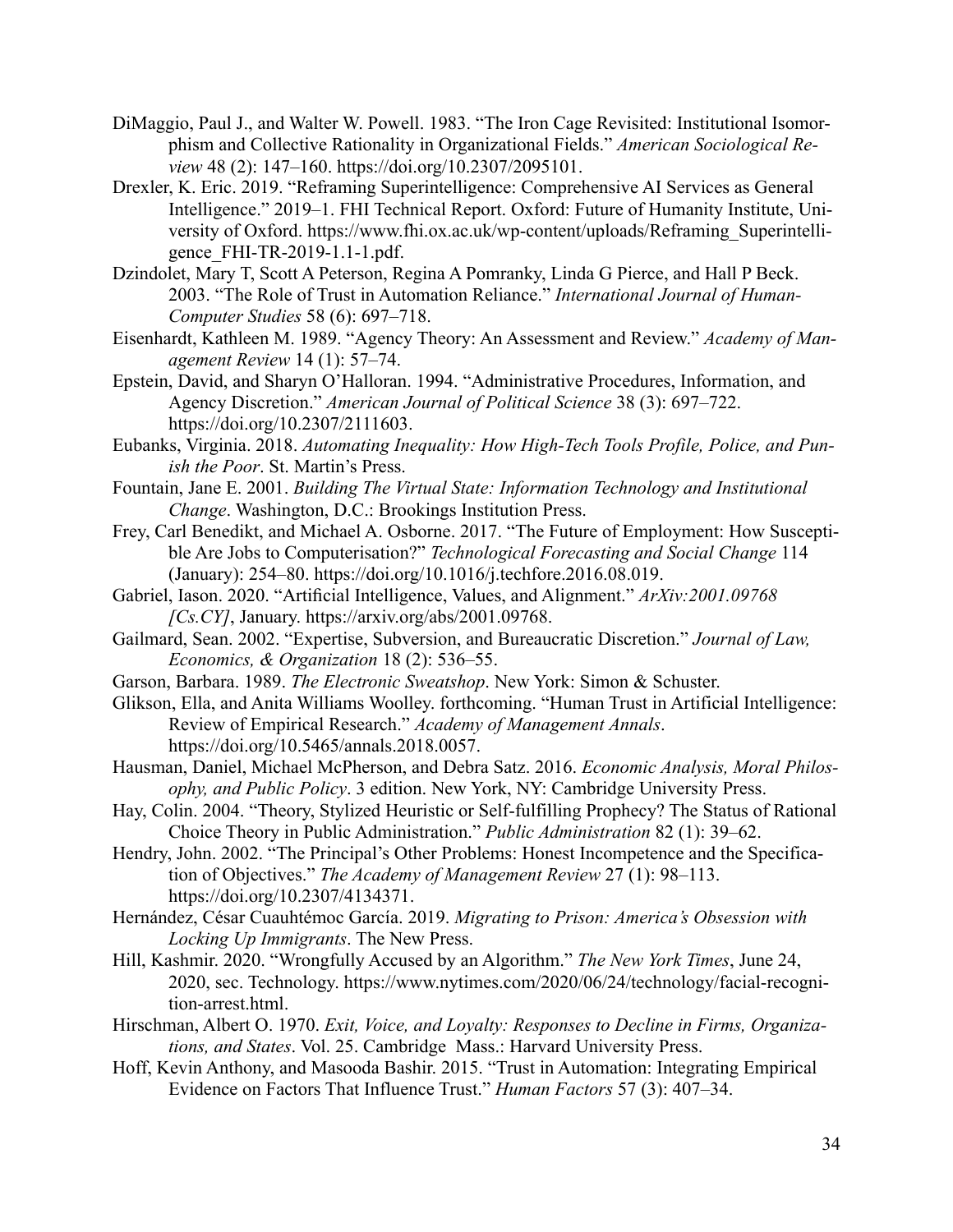Horkheimer, Max. 1947. *Eclipse of Reason*. Oxford: Oxford University Press.

- Huber, John D, and Charles R Shipan. 2002. *Deliberate Discretion?: The Institutional Foundations of Bureaucratic Autonomy*. Cambridge: Cambridge University Press.
- Jilke, Sebastian, Asmus Leth Olsen, William Resh, and Saba Siddiki. 2019. "Microbrook, Mesobrook, Macrobrook." *Perspectives on Public Management and Governance* 2 (4): 245– 53. https://doi.org/10.1093/ppmgov/gvz015.
- Johnson, Gabbrielle M. forthcoming. "Algorithmic Bias: On the Implicit Biases of Social Technology." *Synthese*. https://doi.org/10.1007/s11229-020-02696-y.
- Johnson, Gabbrielle M. forthcoming. "Are Algorithms Value-Free? Feminist Theoretical Virtues in Machine Learning." *Journal of Moral Philosophy*, 23.
- Jun, Kyu-Nahm, and Christopher Weare. 2011. "Institutional Motivations in the Adoption of Innovations: The Case of E-Government." *Journal of Public Administration Research and Theory* 21 (3): 495–519.
- Kauppi, Katri, and Erik M. van Raaij. 2014. "Opportunism and Honest Incompetence—Seeking Explanations for Noncompliance in Public Procurement." *Journal of Public Administration Research and Theory* 25 (3): 953–79. https://doi.org/10.1093/jopart/mut081.
- Kraemer, Kenneth L., Jason Dedrick, and Prakul Sharma. 2009. "One Laptop per Child: Vision vs. Reality." *Communications of the ACM* 52 (6): 66–73.
- Lambright, Kristina T. 2009. "Agency Theory and beyond: Contracted Providers' Motivations to Properly Use Service Monitoring Tools." *Journal of Public Administration Research and Theory* 19 (2): 207–27.
- Lavertu, Stéphane. 2016. "We All Need Help:'Big Data' and the Mismeasure of Public Administration." *Public Administration Review* 76 (6): 864–72.
- Lee, Kristin. 2016. "Artificial Intelligence, Automation, and the Economy." Whitehouse.Gov. December 20, 2016. https://obamawhitehouse.archives.gov/blog/2016/12/20/artificialintelligence-automation-and-economy.
- Lipsky, Michael. 1980. *Street-Level Bureaucracy: Dilemmas of the Individual in Public Service*. New York: Russell Sage Foundation.
- Mannheim, Karl. 1940. *Man and Society in an Age of Reconstruction: Studies in Modern Social Structure*. Harcourt, Brace & World.
- March, J.G, and Herbert A. Simon. 1993. *Organizations*. 2nd ed. New York: Wiley.
- Mesquita, Ethan Bueno de. 2019. "The Perils of Quantification." Text. Boston Review. March 9, 2019. https://bostonreview.net/forum/economics-after-neoliberalism/ethan-bueno-demesquita-perils-quantification.
- Moon, M, and S Bretschneider. 2002. "Does the Perception of Red Tape Constrain IT Innovativeness in Organizations? Results from Simultaneous Equation Model and Implications." *Journal of Public Administration Research and Theory* 11 (3): 327–52.
- Morozov, Evgeny. 2014. *To Save Everything, Click Here: The Folly of Technological Solutionism*. New York: Public Affairs.
- Moynihan, Donald P. 2008. *The Dynamics of Performance Management: Constructing Information and Reform*. Washington, D.C.: Georgetown University Press.
- Obermeyer, Ziad, Brian Powers, Christine Vogeli, and Sendhil Mullainathan. 2019. "Dissecting Racial Bias in an Algorithm Used to Manage the Health of Populations." *Science* 366 (6464): 447–53. https://doi.org/10.1126/science.aax2342.
- O'Leary, Rosemary. 2013. *The Ethics of Dissent: Managing Guerrilla Government*. Thousand Oaks, CA: CQ Press.